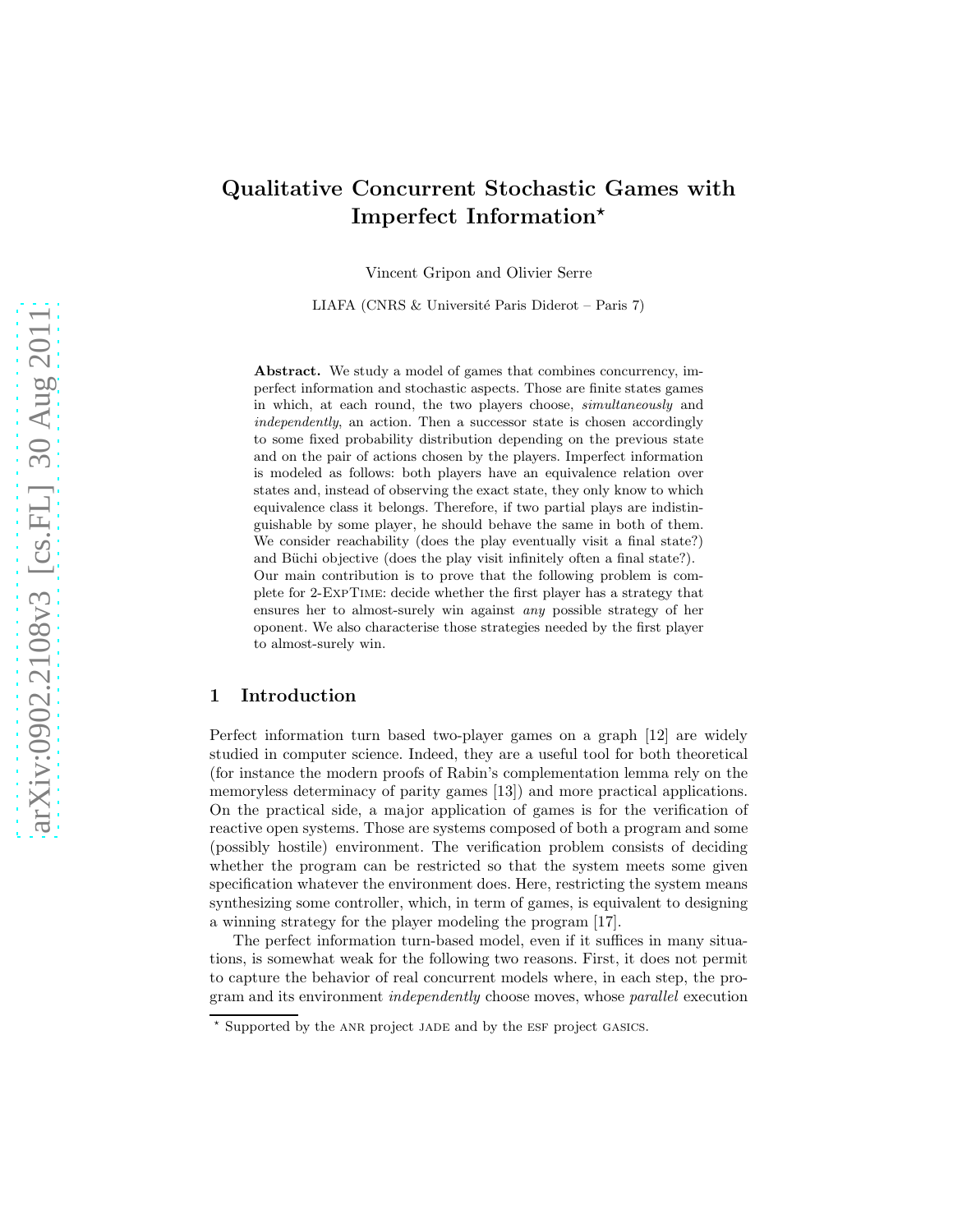determines the next state of the system. Second, in this model both players have, at each time, a perfect information on the current state of the play: this, for instance, forbids to model a system where the program and the environment share some public variables while having also their own private variables [18].

In this paper, we remove those two restrictions by considering concurrent stochastic games with imperfect information. Those are finite states games in which, at each round, the two players choose simultaneously and independently an action. Then a successor state is chosen accordingly to some fixed probability distribution depending on the previous state and on the pair of actions chosen by the players. Imperfect information is modeled as follows: both players have an equivalence relation over states and, instead of observing the exact state, they only see to which equivalence class it belongs. Therefore, if two partial plays are indistinguishable by some player, he should behave the same in both of them. Note that this model naturally captures several model studied in the literature [1, 11, 7, 8]. The winning conditions we consider here are reachability (is there a final state eventually visited?), Büchi (is there a final state that is visited infinitely often?) and their dual versions, safety and co-Büchi.

We study qualitative properties of those games (note that quantitative properties — e.g. deciding whether the value of the game is above a given threshold are already undecidable in much weaker models [16]). More precisely, we investigate the question of deciding whether some player can almost-surely win, that is whether he has a strategy that wins with probability 1 against any counter strategy of the oponent. Our main contributions is to prove that, for both reachability and Büchi objectives, one can decide, in doubly exponential time (which is proved to be optimal), whether the first player has an almost-surely winning strategy. Moreover, when it is the case, we are also able to construct such a finite-memory strategy. We also provide intermediate new results concerning positive winning in safety (and co-Büchi)  $1\frac{1}{2}$ -player games (*a.k.a* partial observation Markov decision process).

Related work. Concurrent games with perfect information have been deeply investigated in the last decade [2, 1, 7]. Games with imperfect information have been considered for turn-based model [18] as well as for concurrent models with only one imperfectly informed player [11, 8]. To our knowledge, the present paper provides the first positive results on a model of games that combines concurrency, imperfect information (on both sides) and stochastic transition function. In a recent independent work [4], Bertrand, Genest and Gimbert obtain similar results than the one presented here for a closely related model. Bertand et al. also discuss qualitative determinacy results and consider the case where a player is more informed than the other. We refer the reader to [4] for a detailed exposition.

Comparison with our previous work [14]. Krishnendu Chatterjee and Laurent Doyen pointed out an important mistake in a previous version of this work originally published in ICALP'09 [14]. Indeed, in this previous work we additionally assumed that the players did not observe the actions they played and we proposed a variation of the constructions for this richer setting. It turned out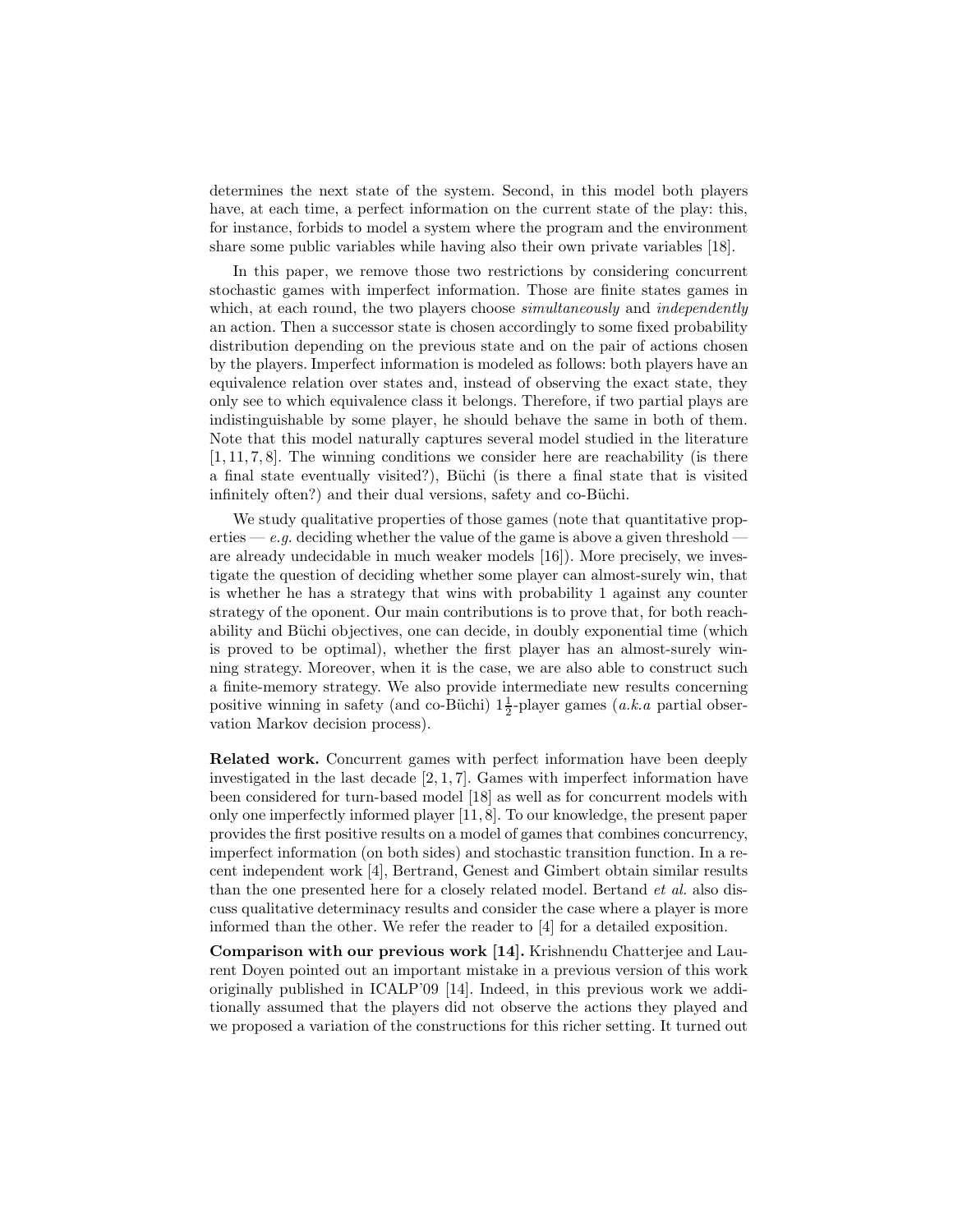that the constructions were wrong. We refer to [9] for more insight on this point as well as for an answer to this more general problem.

#### 2 Definitions

A **probability distribution** over a finite set X is a mapping  $d: X \to [0,1]$ such that  $\sum$ x∈X  $d(x) = 1$ . In the sequel we denote by  $\mathcal{D}(X)$  the set of probability

distributions over X.

Given some set X and some equivalence relation  $\sim$  over X,  $[x]_{\sim}$  stands for the equivalence class of x for  $\sim$  and  $X/\sim$  = {[x]∼ | x ∈ X} denotes the set of equivalence classes of ∼.

For some finite alphabet A,  $A^*$  (resp.  $A^{\omega}$ ) designates the set of finite (resp. infinite) words over A.

#### 2.1 Arenas

A concurrent arena with imperfect information is a tuple  $\mathcal{A} = \langle S, \Sigma_E, \Sigma_A, \Sigma_B \rangle$  $\delta, \sim_E, \sim_A \rangle$  where

- $S$  is a finite set of control states;
- $\Sigma_E$  (resp.  $\Sigma_A$ ) is the (finite) set of actions for Eve (resp. Adam);
- $\delta : S \times \Sigma_E \times \Sigma_A \rightarrow \mathcal{D}(S)$  is the transition (total) function;
- $\sim_E$  and  $\sim_A$  are two equivalence relations over states.

A play in a such an arena proceeds as follows. First it starts in some initial state s. Then Eve picks an action  $\sigma_E \in \Sigma_E$  and, simultaneously and independently, Adam chooses an action  $\sigma_A \in \Sigma_A$ . Then a successor state is chosen accordingly to the probability distribution  $\delta(s, \sigma_E, \sigma_A)$ . Then the process restarts: the players choose a new pair of actions that induces, together with the current state, a new state and so on forever. Hence a play is an infinite sequence  $s_0(\sigma_{E,0}, \sigma_{A,0})s_1(\sigma_{E,1}, \sigma_{A,1})s_2(\sigma_{E,2}, \sigma_{A,2})\cdots$  in  $(S \cdot (\Sigma_E \times \Sigma_A))^{\omega}$  such that for every  $i \geq 0$ ,  $\delta(s_i, \sigma_{E,i}, \sigma_{A,i})(s_{i+1}) > 0$ . In the sequel we refer to a prefix of a play (ending in a state) as a **partial play** and we denote by  $Plays(\mathcal{A})$  the set of all plays in arena A.

The intuitive meaning of  $\sim_E$  (resp.  $\sim_A$ ) is that two states s<sub>1</sub> and s<sub>2</sub> such that  $s_1 \sim_E s_2$  (resp.  $s_1 \sim_A s_2$ ) cannot be distinguished by Eve (resp. by Adam). We easily extend the relation  $\sim_E$  to partial plays (here Eve observes her actions, but does not observe Adam's actions): let  $\lambda = s_0(\sigma_{E,0}, \sigma_{A,0})s_1(\sigma_{E,1}, \sigma_{A,1})\cdots s_n$ and  $\lambda' = s'_0(\sigma'_{E,0}, \sigma'_{A,0})s'_1(\sigma'_{E,1}, \sigma'_{A,1}) \cdots s'_n$  be two partial plays, then  $\lambda \sim_E \lambda'$  if and only if  $s_i \sim_E s'_i$  and  $\sigma_{E,i} = \sigma'_{E,i}$  for all  $i = 0, \cdots, n$ .

Note that perfect information concurrent arenas (in the sense of  $[2, 1]$ ) correspond to the special case where  $\sim_E$  and  $\sim_A$  are the equality relation over S.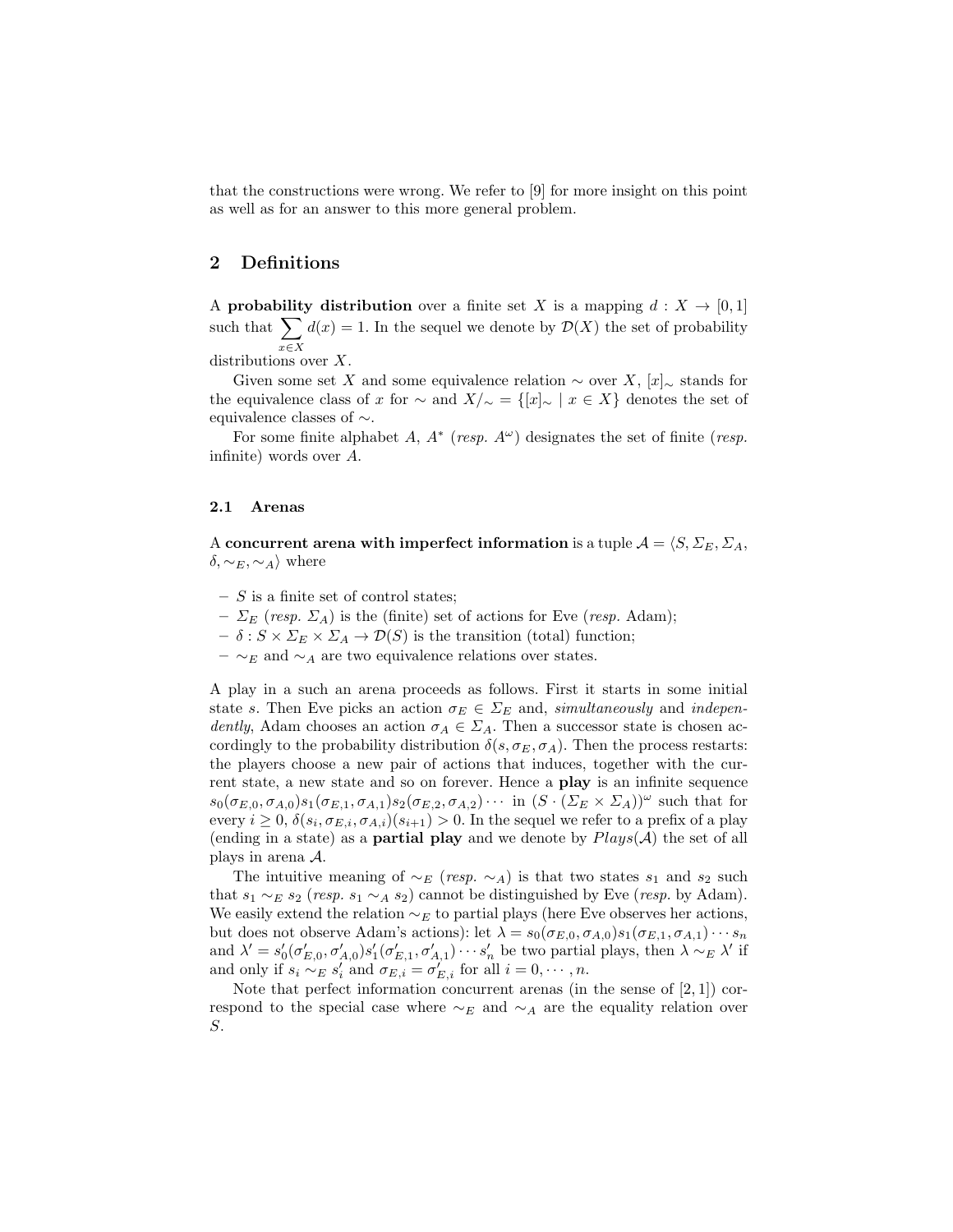#### 2.2 Strategies

In order to choose their moves the players follow strategies, and, for this, they may use all the information they have about what was played so far. However, if two partial plays are equivalent for  $\sim_E$ , then Eve cannot distinguish them, and should therefore behave the same. This leads to the following notion.

An observation-based strategy for Eve is a function  $\varphi_E : (S/\mathbb{Z}_E) \cdot (\Sigma_E \cdot \mathbb{Z}_E)$  $S/\sim_E$ <sup>\*</sup> →  $\mathcal{D}(\Sigma_E)$ , *i.e.*, to choose her next action, Eve considers the sequence of observations she got so far. In particular, a strategy  $\varphi_E$  is such that  $\varphi_E(\lambda) =$  $\varphi_E(\lambda')$  whenever  $\lambda \sim_E \lambda'$ . Observation-based strategies for Adam are defined similarly.

Of special interest are those strategies that does not require memory: a memoryless observation-based strategies for Eve is a function from  $S/\sim_{E} \rightarrow$  $\mathcal{D}(\Sigma_E)$ , that is to say these strategies only depend of the current equivalence class.

A uniform strategy for some player X is a strategy  $\varphi$  such that for all partial play  $\lambda$ , the probability measure  $\varphi(\lambda)$  is uniform, *i.e.*, for all action  $\sigma_X \in \Sigma_X$ , either  $\varphi(\lambda)(\sigma_X) = 0$  or  $\varphi(\lambda)(\sigma_X) = \frac{1}{|\{\sigma_X \in \Sigma_X | \varphi(\lambda)(\sigma_X) \neq 0\}|}$ . The set of memoryless uniform strategies for X is a finite set containing  $(2^{\vert \Sigma_X \vert} - 1)^{\vert S \vert}$  elements. Equivalently those strategies can be seen as functions to (non-empty) sets of (authorised) actions.

A finite-memory strategy for Eve with memory  $M$  ( $M$  being a finite set) is some triple  $\varphi = (Move, Up, m_0)$  where  $m_0 \in M$  is the initial memory, Move:  $M \to \mathcal{D}(\Sigma_E)$  associates a distribution of actions with any element in the memory M and  $Up : M \times S/_{\sim_E} \times \Sigma_E \rightarrow M$  is a mapping updating the memory with respect to some observation (and the last action played by Eve). One defines  $\varphi(s_0) = Move(m_0)$  and  $\varphi(s_0(\sigma_{E,0}, \sigma_{A,0}) \cdots s_n) =$  $Move(Up(\cdots Up(Up(m_0, [s_1]/_{\sim_E}, \sigma_{E,0}), [s_2]/_{\sim_E}, \sigma_{E,1}), \cdots, [s_n]/_{\sim_E}, \sigma_{E,n-1})\cdots)$ for any  $n \geq 1$ . Hence, a finite-memory strategy is some observation-based strategy that can be implemented by a finite transducer whose set of control states is M.

#### 2.3 Probability Space and Outcomes of Strategies

Let  $\mathcal{A} = \langle S, \Sigma_E, \Sigma_A, \delta, \sim_E, \sim_A \rangle$  be a concurrent arena with imperfect information, let  $s_0 \in S$  be an initial state,  $\varphi_E$  be a strategy for Eve and  $\varphi_A$  be a strategy for Adam. In the sequel we are interested in defining the probability of a (measurable) set of plays knowing that Eve (resp. Adam) plays accordingly  $\varphi_E$  (resp.  $\varphi_A$ ). This is done in the classical way: first one defines the probability measure for basic sets of plays (called here cones and corresponding to plays having some initial common prefix) and then extends it in a unique way to all measurable sets.

First define  $Outcomes(s_0, \varphi_E, \varphi_A)$  to be the set of all possible plays when the game starts on  $s_0$  and when Eve and Adam plays respectively accordingly to  $\varphi_E$ and  $\varphi_A$ . More formally, an infinite play  $\lambda = s_0(\sigma_{E,0}, \sigma_{A,0})s_1(\sigma_{E,1}, \sigma_{A,1})s_2 \cdots$  belongs to  $Outcomes(s_0, \varphi_E, \varphi_A)$  if and only if, for every  $i \geq 0$ ,  $\varphi_E(s_0 \sigma_{E,0} s_1 \sigma_{E,1} \cdots s_i)(\sigma_{E,i}) >$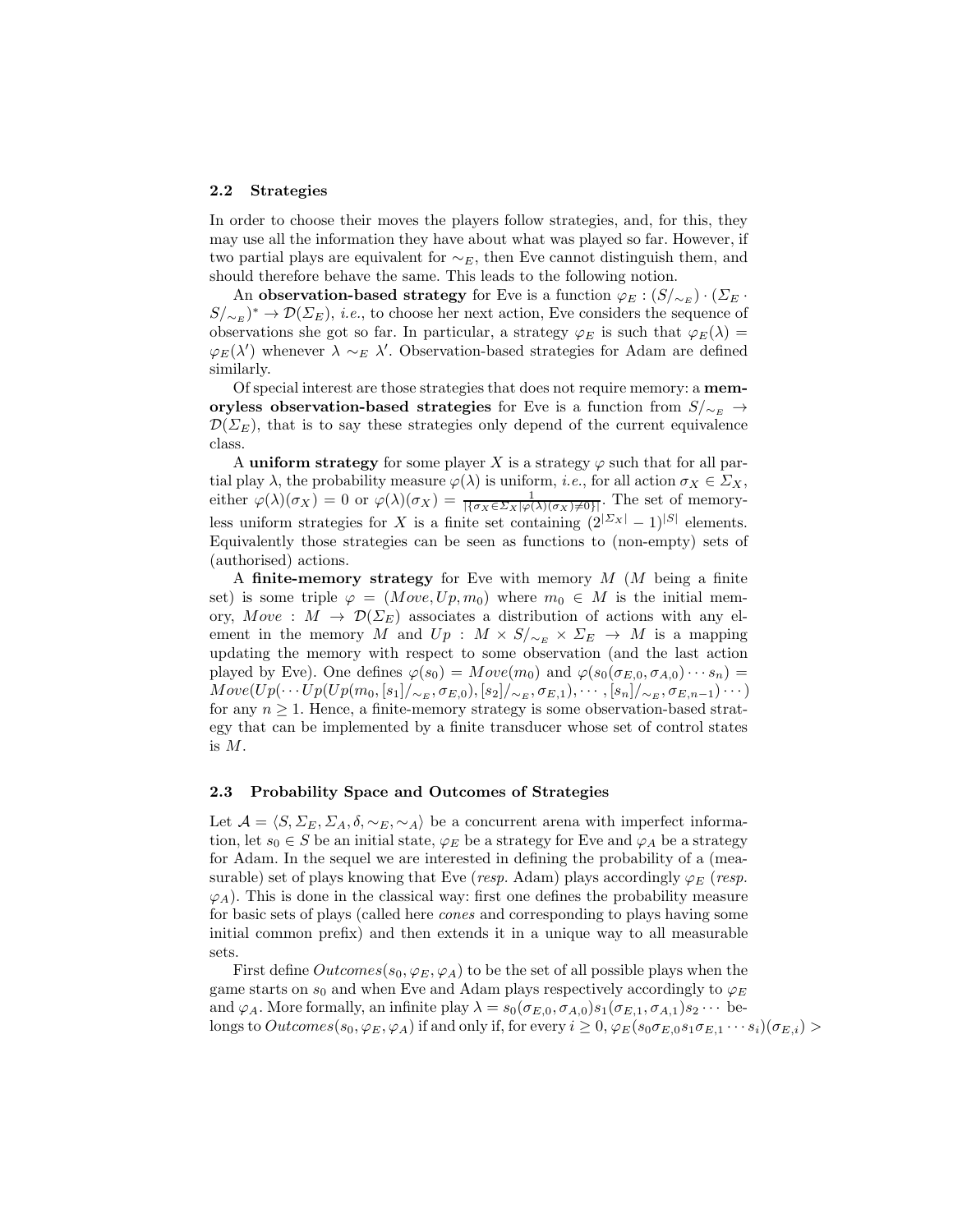0 and  $\varphi_A(s_0 \sigma_{A,0} s_1 \sigma_{A,1} \cdots s_i)(\sigma_{A,i}) > 0$  (*i.e.*  $\sigma_X$  is possible accordingly to  $\varphi_X$ , for  $X = E, A$ .

Now, for any partial play  $\lambda$ , the cone for  $\lambda$  is the set  $cone(\lambda) = \lambda \cdot ((\Sigma_E \times$  $(\Sigma_A) \cdot S)^\omega$  of all infinite plays with prefix  $\lambda$ . Denote by *Cones* the set of all possible cones and let  $\mathcal F$  be the Borel  $\sigma$ -field generated by *Cones* considered as a set of basic open sets (*i.e.*  $\mathcal F$  is the smallest set containing Cones and closed under complementation, countable union and countable intersection). Then  $(Plays(\mathcal{A}), \mathcal{F})$ is a  $\sigma$ -algebra.

A pair of strategies ( $\varphi_E, \varphi_A$ ) induces a probability space over  $(Plays(\mathcal{A}), \mathcal{F})$ . Indeed one can define a measure  $\mu_{s_0}^{\varphi_E,\varphi_A}: \textit{Cones} \to [0,1]$  on cones (this task is easy as a cone is uniquely defined by a finite partial play) and then uniquely extend it to a probability measure on  $\mathcal F$  using the Carathéodory Unique Extension Theorem. For this, one defines  $\mu_{s_0}^{\varphi_E, \varphi_A}$  inductively on cones:

- $-\mu_{s_0}^{\varphi_E,\varphi_A}(cone(s)) = 1$  if  $s = s_0$  and  $\mu_{s_0}^{\varphi_E,\varphi_A}(s) = 0$  otherwise. – For every partial play  $\lambda$  ending in some vertex s,
- $\mu_{s_0}^{\varphi_E, \varphi_A}(cone(\lambda \cdot (\sigma_E, \sigma_A) \cdot s')) = \mu_{s_0}^{\varphi_E, \varphi_A}(cone(\lambda)).\varphi_E(\lambda)(\sigma_E).\varphi_A(\lambda)(\sigma_A).\delta(s, \sigma_E, \sigma_A)(s')$

Denote by  $Pr_{s_0}^{\varphi_{E},\varphi_A}$  the unique extension of  $\mu_{s_0}^{\varphi_{E},\varphi_A}$  to a probability measure on F. Then  $(Plays(\mathcal{A}), \mathcal{F}, Pr_{s_0}^{\varphi_E, \varphi_A})$  is a probability space.

#### 2.4 Objectives, Value of a Game

Fix a concurrent arena with imperfect information  $A$ . An objective for Eve is a measurable set  $\mathcal{O} \subseteq \text{Plays}(\mathcal{A})$ : a play is won by her if it belongs to  $\mathcal{O}$ ; otherwise it is won by Adam. A concurrent game with imperfect information is a triple  $(\mathcal{A}, s_0, \mathcal{O})$  where  $\mathcal{A}$  is a concurrent arena with imperfect information,  $s_0$  is an initial state and  $\mathcal O$  is an objective. In the sequel we focus on the following special classes of objectives (note that all of them are Borel sets hence measurable) that we define as means of a subset  $F \subseteq S$  of final states.

- Reachability objective: a play is winning if it eventually goes through some final state.
- Safety objective: a play is winning if it never goes through a final state.
- Büchi objective: a play is winning if it goes infinitely often through final states.
- $-$  Co-Büchi objective: a play is winning if it goes finitely often through final states.

A reachability (resp. safety, B¨uchi, co-B¨uchi) game is a game equipped with a reachability (*resp.* safety, Büchi, co-Büchi) objective. In the sequel we may replace  $\mathcal O$  by F when it is clear from the context which winning condition we consider.

Fix a concurrent game with imperfect information  $\mathbb{G} = (\mathcal{A}, s_0, \mathcal{O})$ . A strategy  $\varphi_E$  for Eve is almost-surely winning if, for any counter-strategy  $\varphi_A$  for Adam,  $\Pr_{s_0}^{\varphi_E,\varphi_A}(\mathcal{O})=1.$  If such a strategy exists, we say that Eve **almost-surely wins** G. A strategy  $\varphi_E$  for Eve is **positively winning** if, for any counter-strategy  $\varphi_A$ for Adam,  $Pr_{s_0}^{\varphi_{E},\varphi_A}(\mathcal{O}) > 0$ . If such a strategy exists, we say that Eve **positively** wins G.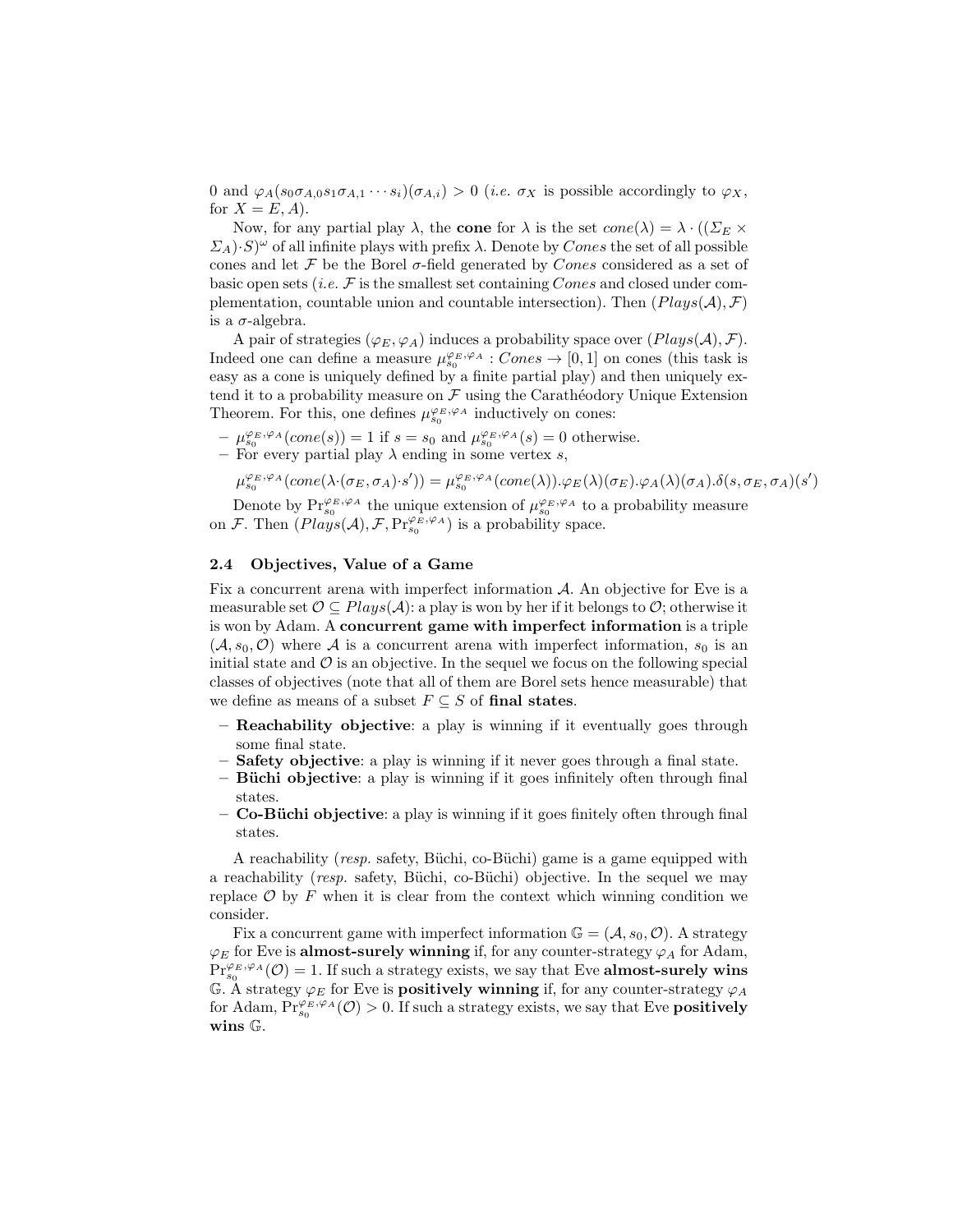#### 3 Knowledge Arena

For the rest of this section we let  $A$  be a concurrent arena with imperfect information with  $\mathcal{A} = \langle S, \Sigma_E, \Sigma_A, \delta, \sim_E, \sim_A \rangle$  and let  $s_0 \in S$  be some initial state.

Even, if she does not see the precise control state, Eve can deduce information about it from previous information on the control state and from the action she just played. We should refer to this as the **knowledge** of Eve, which formally is a set of states. Assume Eve knows that the current state belongs to some set  $K \subseteq S$ . After the next move Eve observes the equivalence class  $[s]_{\sim_E}$  of the new control state and she also knows that she played action  $\sigma_E$ : hence she can compute the set of possible states the play can be in. This is done using the function UpKnow :  $2^S \times [S]_{\overline{\wedge}_E} \times \Sigma_E \rightarrow 2^{\Sigma_S}$  defined by letting

$$
\text{UpKnow}(K, [s]_{\sim_E}, \sigma_E) = \{ t \sim_E s \mid \exists r \in K, \exists \sigma_A \in \Sigma_A \text{ s.t. } \delta(r, \sigma_E, \sigma_A)(t) > 0 \}
$$

i.e. in order to update her current knowledge, observing in which equivalence class is the new control state, and knowing that she played  $\sigma_E$ , Eve computes the set of all states in this class that may be reached from a state in her former knowledge.

Finally, we let

Knowledge $(s_0 \sigma_{E,0} s_1 \cdots s_n)$  = UpKnow(UpKnow(· · · UpKnow({s<sub>0</sub>}, [s<sub>1</sub>]<sub>∼E</sub>,  $\sigma_{E,1}$ ) · · · ), [s<sub>n</sub>]<sub>∼E</sub>,  $\sigma_{E,n}$ )

Based on our initial remark and on the notion of knowledge we define the knowldege arena associated with A, denoted  $A^K$ . The arena  $A^K$  is designed to make explicit the information Eve can collect about the possible current state (*i.e.* the knowledge). We define  $\mathcal{A}^K = \langle S^K, \Sigma_E, \Sigma_A, \delta^K, \sim_E^K, \sim_A^K \rangle$  as follows:

- $-S^K = \{(s, K) \in S \times 2^S \mid K \subseteq [s]_{\text{max}}\}$ : the first component is the real state and the second one is the current knowledge of Eve;
- $\delta^K((s, K), \sigma_E, \sigma_A)(s', K') = 0$  if  $K' \neq \text{UpKnow}(K, [s']_{\sim_E}, \sigma_E);$ and  $\delta^K((s, K), \sigma_E, \sigma_A)(s', K') = \delta(s, \sigma_E, \sigma_A)(s')$  otherwise:  $\delta^K$  behaves as  $\delta$ on the first components and deterministically updates the knowledge;
- $-$  (s, K)  $\sim_E^K$  (s', K'') if and only if K = K' (implying s  $\sim_E$  s'): Eve only observes her knowledge;
- $-$  (s, K) ∼<sup>K</sup><sub>A</sub> (s', K') if and only if s ∼<sub>A</sub> s': Adam does not observe Eve's knowledge.

Consider an observation-based strategy  $\varphi$  for Eve in the arena A. Then it can be converted into an observation-based strategy on the associated knowledge arena. For this, remark that in the knowledge arena, those states reachable from the initial state  $(s_0, \{s_0\})$  are of the form  $(s, K)$  with all states in K being equivalent with s with respect to  $\sim_E$ . Then one can define

$$
\varphi^{K}((s_{0}, K_{0})\sigma_{E,0}(s_{1}, K_{1})\sigma_{E,1}\cdots(s_{n}, K_{n})) = \varphi([s_{0}]_{\sim E}\sigma_{E,0}[s_{1}]_{\sim E}\sigma_{E,1}\cdots[s_{n}]_{\sim E})
$$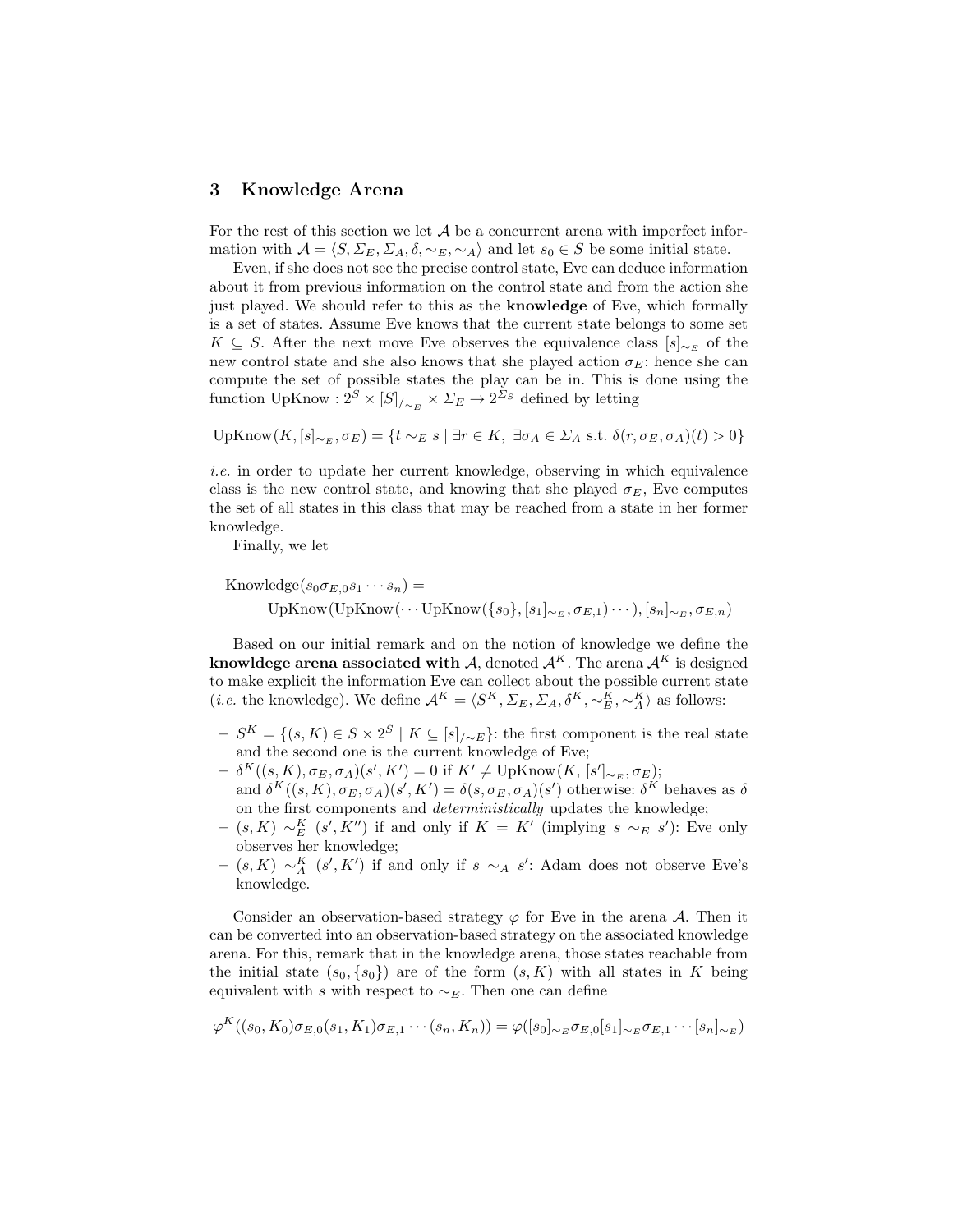Note that  $\varphi^K$  is observation-based as, for all  $0 \leq h \leq n$ ,  $[s_h]_{\sim_E}$  is uniquely defined from the  $K_h$ , that are observed by Eve in the knowledge arena.

Conversely, any observation-based strategy in the knowledge arena can be converted into an observation-based strategy in the original arena. Indeed, consider some observation-based strategy  $\varphi^K$  in the knowledge arena: it is a mapping from  $2^S \cdot (\Sigma_E \cdot 2^S)^*$  into  $\mathcal{D}(\Sigma_E)$  (the equivalent classes of the relation  $\sim_E^K$  are, by definition, isomorphic with  $2<sup>S</sup>$ ). Now, note that Eve can, while playing in A, compute on the fly her current knowledge (applying function UpKnow to her previous knowledge and to the last action she played): hence along a play  $s_0(\sigma_{E,0}, \sigma_{A,0})s_1(\sigma_{E,1}, \sigma_{A,1})\cdots s_n$  she can compute the corresponding sequence  $K_0K_1\cdots K_n$  of knowledges. Now it suffices to consider the observation-based strategy  $\varphi$  for Eve in the initial arena defined by:

$$
\varphi(s_0 \sigma_{E,0} s_1 \sigma_{E,1} \cdots s_n) = \varphi^K(K_0 \sigma_{E,0} K_1 \sigma_{E,1} \cdots K_n)
$$

Note that this last transformation (taking a strategy  $\varphi^K$  and producing a strategy  $\varphi$ ) is the inverse of the first transformation (taking a strategy  $\varphi$  and producing a strategy  $\varphi^K$ ). In particular, it proves that the observation-based strategies in both arena are in bijection. It should be clear that those strategies for Adam in both games are the same (as what he observes is identical).

Assume that  $A$  is equipped with a set  $F$  of final states. Then one defines the final states in  $\mathcal{A}^K$  by letting  $F^K = \{(f,K) | f \in F\} \cap S^K$ : this allows to define an objective  $\mathcal{O}^K$  in  $\mathcal{A}^K$  from an objective  $\mathcal O$  in  $\mathcal A$ . Based on the previous observations, we derive the following.

**Proposition 1.** Let  $\mathbb{G} = (\mathcal{A}, s_0, \mathcal{O})$  be some imperfect information game equipped with a reachability (resp. saftey, Büchi, co-Büchi) objective. Let  $\mathbb{G}^K$  =  $(\mathcal{A}^K,(s_0, s_0),\mathcal{O}^K)$  be the associated game played on the knowledge arena. Then for any strategies  $\varphi_E, \varphi_A$  for Eve and Adam, the following holds:  $\Pr_{s_0}^{\varphi_E, \varphi_A}(\mathcal{O}) = \Pr_{(s_0, \{s_0\})}^{\varphi_E^K, \varphi_A}(\mathcal{O}^K)$ . In particular, Eve has an almost-surely winning observation-based strategy in  $\mathbb G$  if and only if she has one in  $\mathbb G^K$ .

In the setting of the previous proposition, consider the special case where Eve has an almost-surely winning observation-based strategy  $\varphi^K$  in  $\mathbb{G}^K$  that only depends on the current knowledge (in particular, it is memoryless). Then the corresponding almost-surely winning observation-based strategy  $\varphi$  in  $\mathbb{G}$  is, in general, not memoryless, but can be implemented by a finite transducer whose set of control states is precisely the set of possible knowledges for Eve. More precisely the strategy consists in computing and updating on the fly (using a finite automaton) the value of the knowledge after the current partial play and to pick the next action by solely considering the knowledge. We may refer at such a strategy  $\varphi$  as a knowledge-only strategy.

### 4 Reachability Objectives

The main result of this section is the following.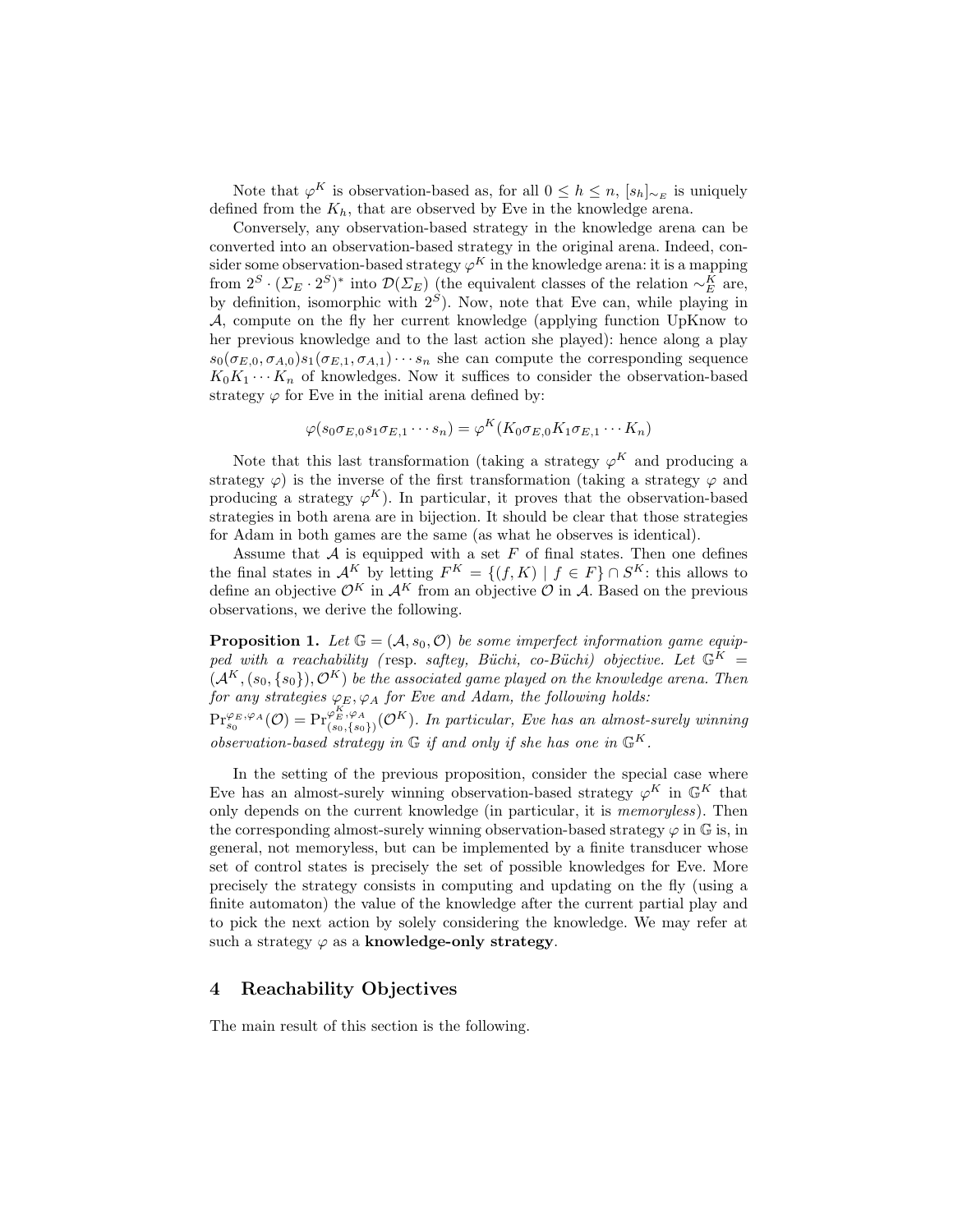**Theorem 1.** For any reachability concurrent game with imperfect information, one can decide, in doubly exponential time, whether Eve has an almost-surely winning strategy. If Eve has such a strategy then she has a knowledge-only uniform strategy, and such a strategy can be effectively constructed.

Before proving Theorem 1 we first establish an intermediate result on positively winning in  $1\frac{1}{2}$ -player safety game

# 4.1 Positively winning in  $1\frac{1}{2}$ -player safety game with imperfect information

A concurrent game (with imperfect information) in which one player has only a single available action is what we refer as a  $1\frac{1}{2}$ -player game with imperfect information (those games are also known in the literature as *partially observable* Markov Decision Processes). The following result is a key ingredient for the proofs of Proposition 3 and Theorem 1.

**Lemma 1.** Consider an  $1\frac{1}{2}$ -player safety game with imperfect information. Assume that the player has an observation-based strategy that is positively winning. Then she also has an observation-based finite memory strategy that is positively winning. Moreover, both the strategy and the set of positively winning states can be computed in time  $\mathcal{O}(2^{|S|})$ .

We first simplify the notations for the special case of  $1\frac{1}{2}$ -player games. We define an  $1\frac{1}{2}$ -player arena as a tuple  $\mathcal{A} = \langle S, \Sigma, \delta, F \rangle$  where S is a finite set of control states,  $\Sigma$  is a finite set of actions,  $F \subseteq S$  is a set of final states and  $\delta: S \times \Sigma \to \mathcal{D}(S)$  is the transition (total) function. A  $1\frac{1}{2}$ -player game is a tuple  $\mathbb{G} = (\mathcal{A}, \sim, s_0, \mathcal{O})$  where  $\sim$  is an equivalence relation on states,  $s_0 \in S$ is an initial state and  $\mathcal O$  is an objective (safety in the sequel). The notions of knowledge, knowledge arena and knowledge-based (memoryless) strategy are trivially adapted to this setting.

We will be interested in a special kind of strategies, that we call **ultimately** knowledge-based memoryless strategy. Such a strategy consists in playing randomly trying to reach a target state t and then play in a knowledge-based memoryless fashion assuming that  $t$  as been effectively reached. More formally, a strategy  $\varphi$  is an ultimately knowledge-based memoryless strategy if it is of the following form (where  $t \in S$  and  $k < |S|$ ): play uniformly randomly any action in  $\Sigma$  on the k first moves and then set knowledge to be  $\{t\}$ , update it along the play and pick the moves only depending on the current knowledge. Hence, it is of the following form:

- $\varphi(s_0 \sigma_{E,0} s_1 \cdots s_n) = d_{\text{univ}}$  if  $n < k$ ;
- otherwise,  $\varphi(s_0 \sigma_{E,0} s_1 \cdots s_n) = d_{\text{Knowledge}(t \sigma_{E,k} \cdot s_{k+1} \sigma_{E,k+1} \cdots s_n)}$  where  $d_{\text{univ}}$  is the uniform distribution over  $\Sigma$  and  $d_K \in \mathcal{D}(\Sigma)$  for any  $K \subseteq S$ .

In particular those strategies are finite memory strategy (and the memory needed is the set  $\{1, \dots k\} \cup 2^S$ .

Lemma 1 is a direct consequence of the following slightly more precise lemma.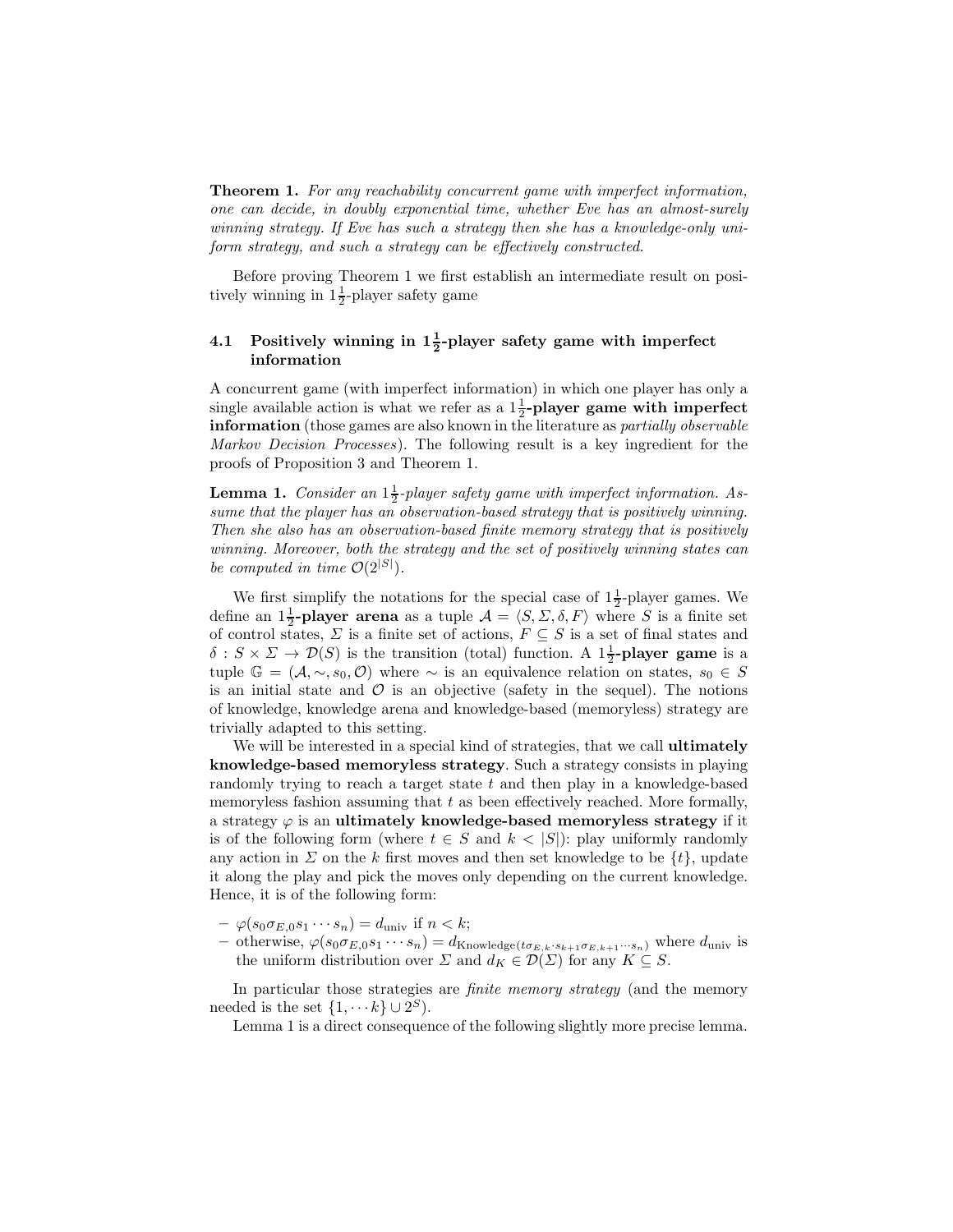**Lemma 2.** Consider a  $1\frac{1}{2}$ -player safety game with imperfect information. Assume that the player has an observation-based strategy that is positively winning. Then she also has an ultimately knowledge-based memoryless strategy that is positively winning. Moreover, both the strategy and the set of positively winning states can be computed in time  $\mathcal{O}(2^{|S|})$ .

*Proof.* In the sequel we will be interested in computing the set  $S^{>0}$  of those states  $s \in S$  for which the player has an observation-based strategy that is positively winning.

Consider the knowledge arena  $\mathcal{A}^K$  and the knowledge game  $\mathbb{G}^K$  associated with  $A$  and  $\mathbb{G}$ . We define a notion of almost-surely winning knowledge by letting

$$
\mathcal{K}^{AS} = \{ K \in 2^S \mid \exists \varphi \text{ knowledge-based strategy s.t. } \forall s \in K,
$$
  

$$
\varphi \text{ is almost-surely winning for the player in } \mathbb{G}^K \text{ from } (s, K) \}
$$

We claim that a knowledge  $K \in \mathcal{K}^{AS}$  is actually surely winning: there exists a knowledge-based strategy  $\varphi$  such that  $\forall s \in K$ ,  $Outcomes(\varphi, (s, K)) \subseteq ((S \setminus$  $(F)\Sigma_E)^\omega$ , *i.e.* playing accordingly to  $\varphi$  the player is sure that no play will be loosing for her. Indeed, consider the following (decreasing and bounded) sequence of knowledges:

$$
\begin{cases} \mathcal{K}_0 = 2^{S \setminus F} \\ \mathcal{K}_{i+1} = \mathcal{K}_i \cap Pre(\mathcal{K}_i) \end{cases}
$$

where

$$
Pre(\mathcal{K}) = \{ K \in 2^{S \setminus F} \mid \exists \sigma, \ \forall s \in K, \ \delta^K((s, K), \sigma)((s', K')) > 0 \Rightarrow K' \in \mathcal{K} \}
$$

is the set of (non-final) knowledges from which the player is sure that in the next step the play will be in  $K$ .

Let  $\mathcal{K}^*$  be the limit of the sequence  $(\mathcal{K}_i)_{i>0}$ . Then, we have the following fact.

### **Fact 1** The following equality holds:  $K^{AS} = K^*$ .

*Proof.* The inclusion  $K^{AS} \supseteq K^*$  is immediate and it also come with a deterministic surely winning strategy for the player that simply consists in playing an action that ensures to stay inside  $K^*$  (such an action exists by definition of the *Pre* operator). For the converse inclusion, we prove that a knowledge  $K \notin \mathcal{K}^*$ cannot be in  $\mathcal{K}^{AS}$ . For such a K we define its rank  $rk(K) = i$  to be unique interger i such that  $K \in \mathcal{K}_i \setminus \mathcal{K}_{i+1}$  (by convention we let  $\mathcal{K}_{-1} = 2^S$ ) and we prove the result by induction on  $rk(K)$ . For  $rk(K) = 0$ , the result is immediate. Now, assume that it holds for some  $i$  and let  $K$  be some knowledge with  $rk(K) = i + 1$ : for all  $\sigma \in \Sigma$ , there is some  $s \in S$  and some configuration  $(s', K')$ with  $\delta^K((s, K), \sigma)((s', K')) > 0$  and  $rk(K') \leq i$ : hence for any knowledge-based strategy  $\varphi$  there is some  $s \in K$  such that the probability, after one move starting from  $(s, K)$ , of reaching a configuration with a knowledge having a rank smaller or equal than  $i$ , is strictly positive. One concludes then by induction that  $K \notin \mathcal{K}^{AS}$ .  $\Box_{[Fact 1]}$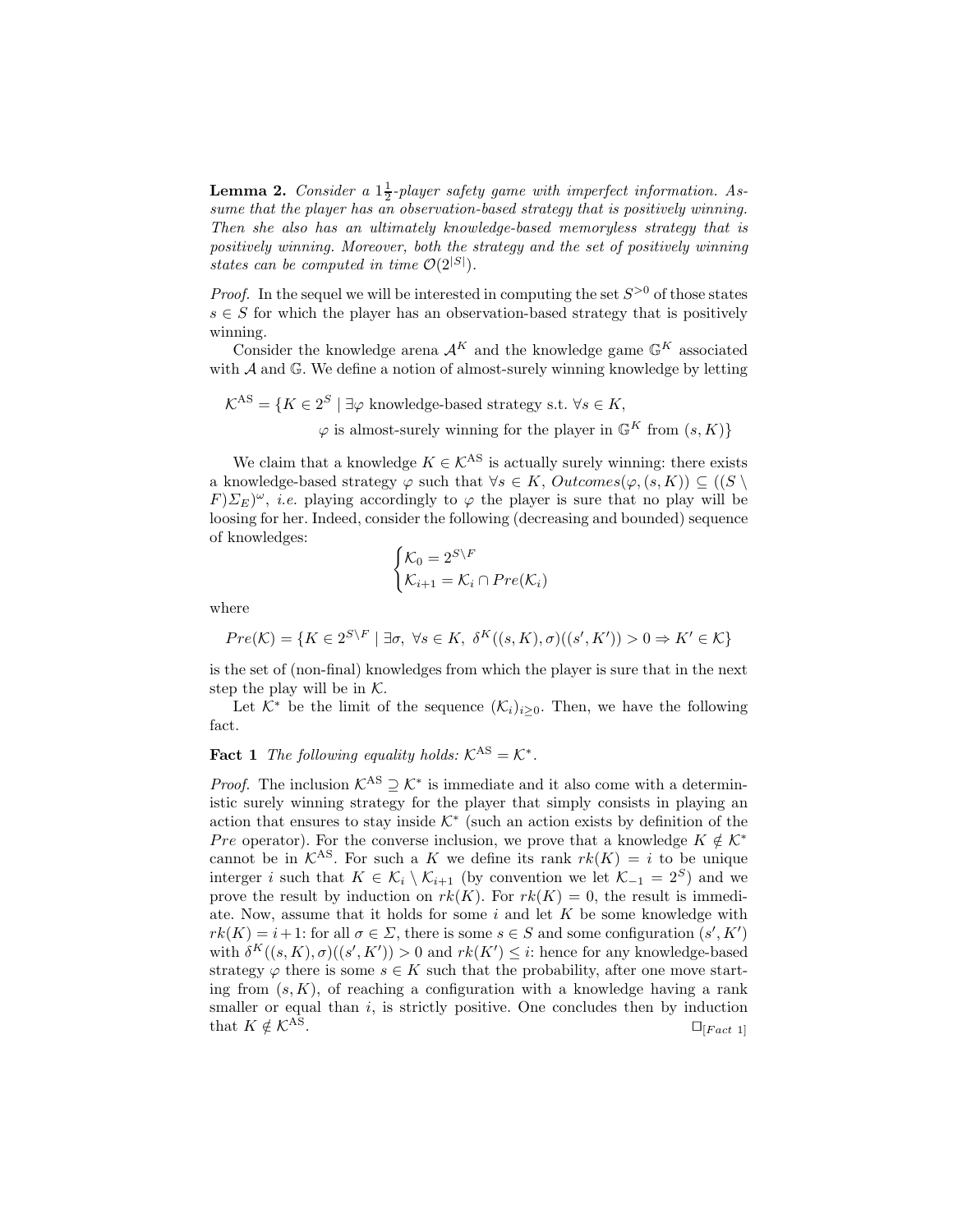The following short example gives some intuition for the next construction.

Example 1. Consider the arena depicted in Figure 1 (edges are labeled by both the pair of actions and the probability of reaching their target; final states are double circled). We assume that in this example  $s \sim t \sim t'$ .



Fig. 1. Arena of Example 1

In this example  $K^{AS} = \{\{t\}, \{t'\}\}\$ . Note also that if one considers the corresponding knowledge game, the configurations  $(t, \{t\})$  and  $(t', \{t'\})$  are never visited in a play starting from  $(s, \{s\})$ . Nevertheless the player has a strategy that wins with probability  $1/4$  starting from state s: the first action is to play randomly (with same probability) action  $a$  or  $b$ , and then to play  $a$  forever. The intuitive idea behind this strategy is rather simple: there are two safe states, t and  $t'$ , that is states from which the player surely wins. Moreover those states can be possibly reached from s (they belong to the same connected component) but this cannot be detected due to the equivalence relation ∼. Hence the player bets that one of those states is reached (here state  $t$ ) and behaves like if it is the case. Playing randomly on her first move is a way to ensure that with some positive probability (here  $1/4$ ) state t is reached. As from t the player can surely wins, following the associated (knowledge-based memoryless) strategy, she is sure to win if her bet was correct: altogether it provides a strategy that is winning with probability  $1/4$ .  $\Box_{[Example 1]}$ 

Define  $S^{AS} = \{s \in S \mid \{s\} \in \mathcal{K}^{AS}\}\$  and consider the following (increasing and bounded) sequence:

$$
\begin{cases} W_0 = S^{\text{AS}} \\ W_{i+1} = W_i \cup \{ s \in S \setminus F \mid \exists \sigma \in \Sigma \text{ and } t \in W_i \text{ s.t. } \delta(s, \sigma)(t) > 0 \} \end{cases}
$$

Let W be the limit of the sequence  $(W_i)_{i>0}$ : it consists exactly of those states from which the player has a strategy ensuring to reach, in at most  $|S|$  moves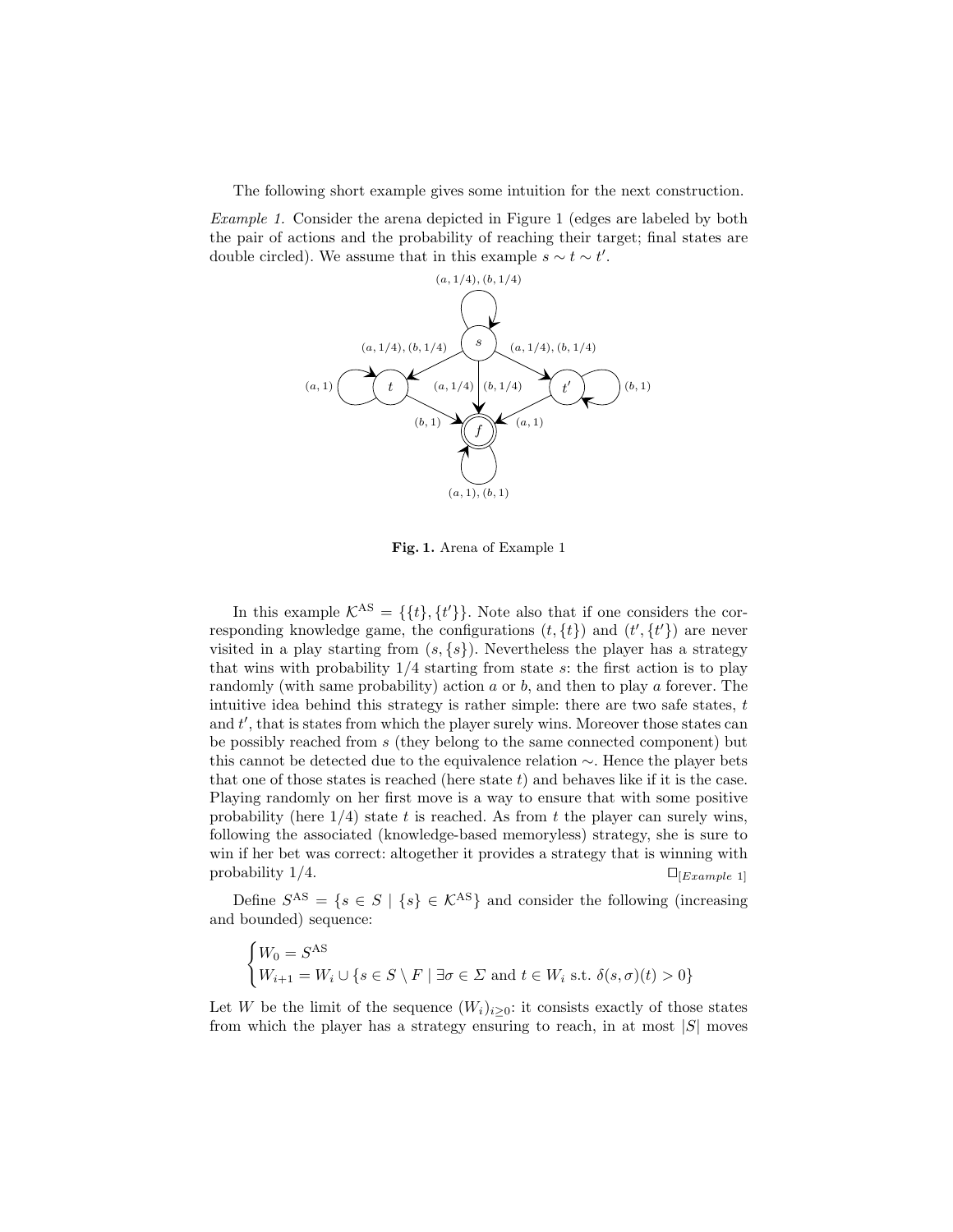and without going through a final state, a state in  $S^{AS}$  with some positive probability. Also note that the corresponding strategy is the one that plays with equal probability any action in  $\Sigma$ .

The states in  $W$  are actually those from which the player has a positively winning strategy.

### **Fact 2** The following equality holds:  $W = S^{>0}$ .

*Proof.* The inclusion  $W \subseteq S^{>0}$  is rather immediate: from some state  $s \in W$ , the player should first play randomly on the first  $k$  rounds (where  $k$  is the smallest integer such that  $s \in W_k$  in the previously defined sequence) and then play as if it was in some state  $t \in S^{AS}$  (where t is some reachable state from s in k moves accordingly to the definition of the sequence  $(W_i)_{i\geq 0}$ . This last step is done using an observation-based strategy that mimics the one coming with the construction of  $K^{AS}$ : the only trick here is that the player "reset" the knowledge to be  $\{t\}$ .

Consider now the converse inclusion:  $S^{>0} \subseteq W$ . Let s be some state in  $S^{>0}$ and assume, by contradiction, that  $s \notin W$ . In particular a play starting from s will never go through a state in  $S^{AS}$ . We claim that playing accordingly to some knowledge-based strategy is almost-surely loosing for the player: indeed, as a consequence of the definition of  $S^{AS}$  (and of  $\mathcal{K}^{AS}$ ), from a state  $t \notin S^{AS}$ , playing a knowledge-based strategy, the probability of visiting a final state in the next  $2^{|S|}$  moves is some  $\varepsilon > 0$ . Moreover such a play stays outside of  $S^{AS}$ forever. Hence, using Borel-Cantelli Lemma, the probability that such a play never goes through a final state is 0, meaning that it is almost-surely loosing, thus contradicting the assumption that  $s \in S^{>0}$ . Hence,  $s \in W$  which concludes the proof.  $\Box_{[Fact 2]}$ 

Now one can conclude the proof of Lemma 1: the existence of the ultimately knowledge-based memoryless strategy follows from Fact 2. Effectivity as well as complexity come from the constructive way of defining  $W$  (and other intermediate objects) by means of fixpoint computations.  $\square_{[Lemma 2]}$ 

#### 4.2 Proof of Theorem 1

Fix, for the rest of this section, a concurrent game with imperfect information  $\mathbb{G} = (\mathcal{A}, s_0, \mathcal{O})$  equipped with a reachability objective  $\mathcal{O}$  defined from a set F of final states. We set  $\mathcal{A} = \langle S, \Sigma_E, \Sigma_A, \delta, \sim_E, \sim_A \rangle$ . We also consider  $\mathbb{G}^K =$  $({\cal A}^{K},(s_0,\{s_0\}),{\cal O}^{K})$  to be the corresponding knowledge game.

To prove Theorem 1, one first defines (in a non constructive way) a knowledge-only uniform strategy  $\varphi$  for Eve as follows. We let

$$
\mathcal{K}^{AS} = \{ K \in 2^S \mid \exists \varphi_E \text{ knowledge-based strategy for Eve s.t. } \varphi_E \text{ is almost-}
$$
  
surely winning for Eve in  $\mathbb{G}^K$  from any  $(s, K)$  with  $s \in K \}$ 

be the set of knowledges made only by almost-surely winning states for Eve (note here that we require that the almost-surely winning strategy is the same for all states with the same knowledge).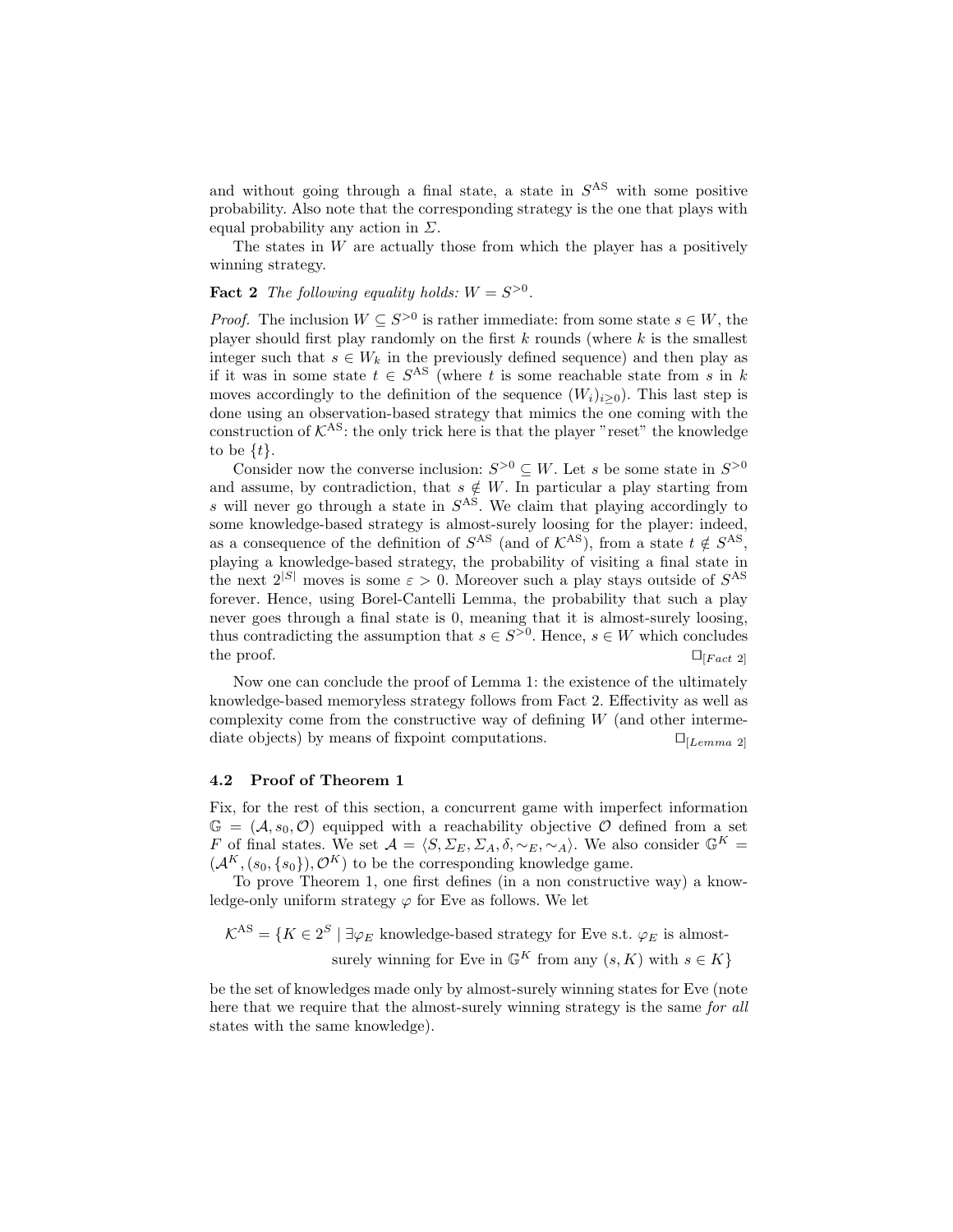For every knowledge  $K\in\mathcal{K}^\mathrm{AS}$  we define

$$
Allow(K) = \{ \sigma_E \in \Sigma_E \mid \forall s \in K, \forall \sigma_A \in \Sigma_A, \\ \delta^K((s, K), \sigma_E, \sigma_A)((s', K)) > 0 \Rightarrow K' \in \mathcal{K}^{AS} \}
$$

**Proposition 2.** For every knowledge  $K \in \mathcal{K}^{AS}$ , Allow $(K) \neq \emptyset$ .

*Proof.* Consider some knowledge  $K \in \mathcal{K}^{AS}$  and assume by contradiction that Allow(K) =  $\emptyset$ . As  $K \in \mathcal{K}^{AS}$ , there exists, by definition, some knowledge-based strategy  $\varphi_E$  for Eve in  $\mathbb{G}^K$  that is almost-surely winning from any state  $(s, K)$ with  $s \in K$ . Strategy  $\varphi_E$  gives the same distribution for all partial plays of the form  $(s, K)$  with  $s \in K$  (*i.e.* consisting of a single state indistinguishable by Eve). Moreover there exists some action  $\sigma_E \in \Sigma_E$  such that  $\varphi_E(s, K)(\sigma_E) > 0$ and, as Allow(K) =  $\emptyset$ , there is some action  $\sigma_A \in \Sigma_A$  and some configuration  $(s', K')$  such that  $\delta^K((s, K), \sigma_E, \sigma_A)(s', K') > 0$  and  $K' \notin \mathcal{K}^{AS}$ . Consider the strategy  $\varphi'_E$  for Eve defined by  $\varphi'_E(\lambda) = \varphi_E((s, K) \cdot \sigma_E \cdot \lambda), i.e. \varphi'_E$  mimics strategy  $\varphi_E$ . In particular, as  $K' \notin \mathcal{K}^{AS}$ , it means that there is some  $s'' \in K'$ such that  $\varphi'_E$  is not almost-surely winning for Eve in  $\mathbb{G}^K$  from  $(s'', K')$ . Now, by considering the way the knowledge is updated, one concludes that there is some state  $s''' \in S$  such that  $\delta^K((s''', K), \sigma_E, \sigma_A))(s'', K') > 0$  (as  $s''$  belongs to a knowledge updated from  $K$ ). Now, if one considers the strategy of Adam that plays  $\sigma_A$  and then mimics a counter strategy against  $\varphi'_E$ , it follows that this strategy ensures Adam to win with positive probability while playing against  $\varphi_E$  starting from  $(s''', K)$ . This contradicts our initial assumption on  $\varphi_E$  being almost-surely winning from all configuration of the form  $(s, K)$  with  $s \in K$ . Hence Allow(K)  $\neq \emptyset$ . □

We now consider a (well-defined) knowledge-based uniform memoryless strategy  $\varphi$  for Eve on  $K \in \mathcal{K}^{AS}$  by letting

$$
\varphi(K)(\sigma_E) = \begin{cases} \frac{1}{|\text{Allow}(K)|} & \text{if } \sigma_E \in \text{Allow}(K) \\ 0 & \text{otherwise} \end{cases}
$$

The next proposition shows that  $\varphi$  is almost-surely winning for Eve.

**Proposition 3.** The strategy  $\varphi$  is almost-surely winning for Eve from states whose Eve's knowledge is in  $K^{AS}$ .

*Proof.* In order to prove that  $\varphi$  is almost-surely winning one needs to show that it is almost-surely winning against *any* observation-based strategy  $\varphi_A$  of Adam, *i.e.*  $\Pr_{(s_0,\{s_0\})}^{\varphi,\varphi_A}(\mathcal{O}) = 1$ . Note that once  $\varphi$  is fixed, and as it is a knowledgebased memoryless strategy, it induces a new game, denoted  $\mathbb{G}_{\varphi}$ , where only Adam makes choices, and where  $\varphi$ 's choices are now part of the stochastic aspect of the game. More formally,  $\mathbb{G}_{\varphi}$  is the  $1\frac{1}{2}$ -player saftey game  $\mathbb{G}_{\varphi} = (\mathcal{A}_{\varphi}, \sim_{A}^{K})$ ,  $(s_0, \{s_0\})$ ,  $\mathcal{O}$ ) where  $\mathcal{A}_{\varphi} = \langle S^K, \Sigma_A, \delta_{\varphi}, F^K \rangle$  with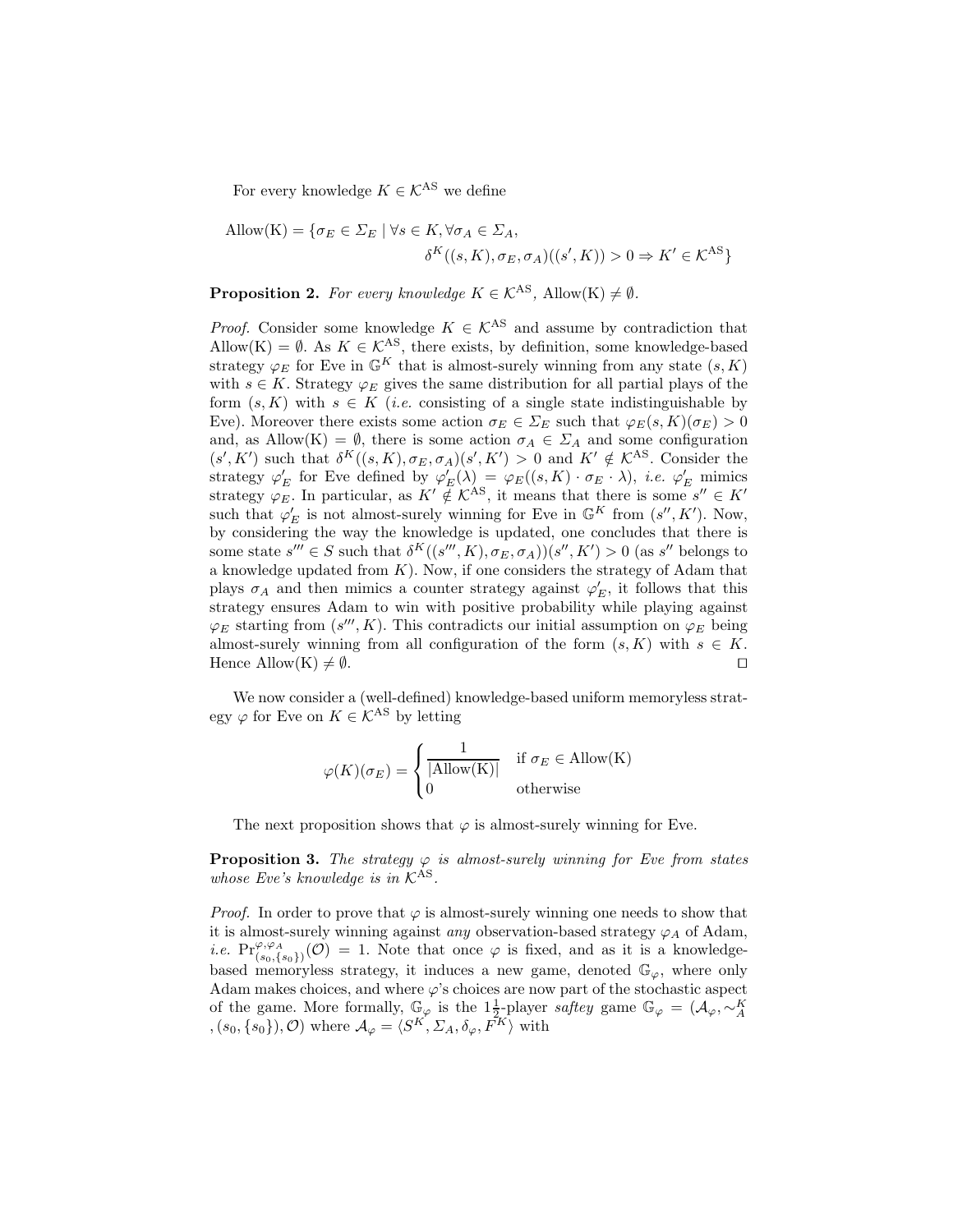$$
- \delta_{\varphi}((s,K), \sigma_A)(s',K') = \sum_{\sigma_E \in \Sigma_E} \delta^K((s,K), \sigma_E, \sigma_A)(s',K').\varphi(K)(\sigma_E)
$$

As a strategy for Adam in  $\mathbb{G}$  (equivalently in  $\mathbb{G}^K$ ) can be seen as well as a strategy in game  $\mathbb{G}_{\varphi}$  and *vice versa*, while preserving the value of the game (against  $\varphi$  in  $\mathbb{G}$ ), one derives the following fact.

**Fact 3** Strategy  $\varphi$  is almost-surely winning in  $\mathbb{G}^K$  if and only if the player has no positively winning observation-based strategy in  $\mathbb{G}_{\varphi}$ .

As  $\mathbb{G}_{\varphi}$  is a  $1\frac{1}{2}$ -player safety concurrent game with imperfect information, one can use the previous results. In particular Lemma 2 implies that in order to prove Proposition 3, it suffices to prove that  $\varphi$  is winning against any strategy in  $\mathbb{G}^K$  that is obtained by mimicking an ultimately memoryless knowledge-based strategy of the player in  $\mathbb{G}_{\varphi}^{-1}$ . As those strategies are finite memory strategies one derives the following fact.

### **Fact 4** Strategy  $\varphi$  is almost-surely winning in  $\mathbb{G}^K$  if and only if it is almostsurely winning against any finite-memory observation-based strategy of Adam.

Fix such a finite memory strategy  $\psi = (Move, Up, m_0)$  for Adam (let M be the finite memory used here). Now from  $M$ ,  $Up$  and  $\mathcal{A}^K$  one can construct a new arena whose set of states is  $S^K \times M$  and where the M component is updated accordingly to  $Up$ : the idea is just to make explicit the value of the memory at any stage and to update it explicitly in the arena. Next, if one modifies the equivalence relation of Adam  $\sim_A$  to only distinguish between those configurations that have a different memory content, and if one modifies  $\sim_E$  so that Eve has no information on the M component, one obtains a new game in which any finite-memory strategy of Adam with memory  $M$  and update function  $Up$  in the previous game is transformed into a memoryless observation-based strategy for him.

More formally, this leads to consider the arena  $\mathcal{A}^K_{Up} = \langle S^K \times M, \Sigma_E, \Sigma_A, \delta^K_{Up}, F^K \times M \rangle$  where  $\delta^K_{Up}((s, K, m), \sigma_E, \sigma_A))(s', K', m') = 0$  if  $m' \neq Up(m, [s']_{\wedge_{\neg A}}, \sigma_A)$  and  $\delta_{Up}^{K}((s, K, m), \sigma_{E}, \sigma_{A}))(s', K', m') = \delta^{K}((s, K), \sigma_{E}, \sigma_{A}))(s', K')$  otherwise. The new equivalence relations are given by  $(s, K, m) \equiv_E (s', K', m')$  iff  $(s, K) \sim_E^K (s', K')$  and  $(s, K, m) \equiv_A (s', K', m')$  iff  $m = m'$ . Let  $\mathbb{G}_{Up}^K$  be this

<sup>&</sup>lt;sup>1</sup> An ultimately memoryless knowledge-based strategy of the player in  $\mathbb{G}_{\varphi}$  is a finite memory strategy that uses as a memory a set of integers  $\{1, \dots, k\}$  (for the initial part) together with a set of knowledge. Note that a knowledge  $\mathbb{G}_{\varphi}$  is a subset of states, *i.e.* is a subset of pairs made of a control state  $s \in S$  and of a subset  $K \subseteq S$ that represents a knowledge of Eve in the previous game G (hence Adam is not only computing the possible states he can be in but he is also computing the set of knowledges Eve can have about the play. This somehow proves that to positively wins against  $\varphi$  he would use doubly exponential size memory). Nevertheless the only important thing is that it is a finite memory strategy, and that it can hence be translated in another finite memory strategy in  $\mathbb{G}^K$ .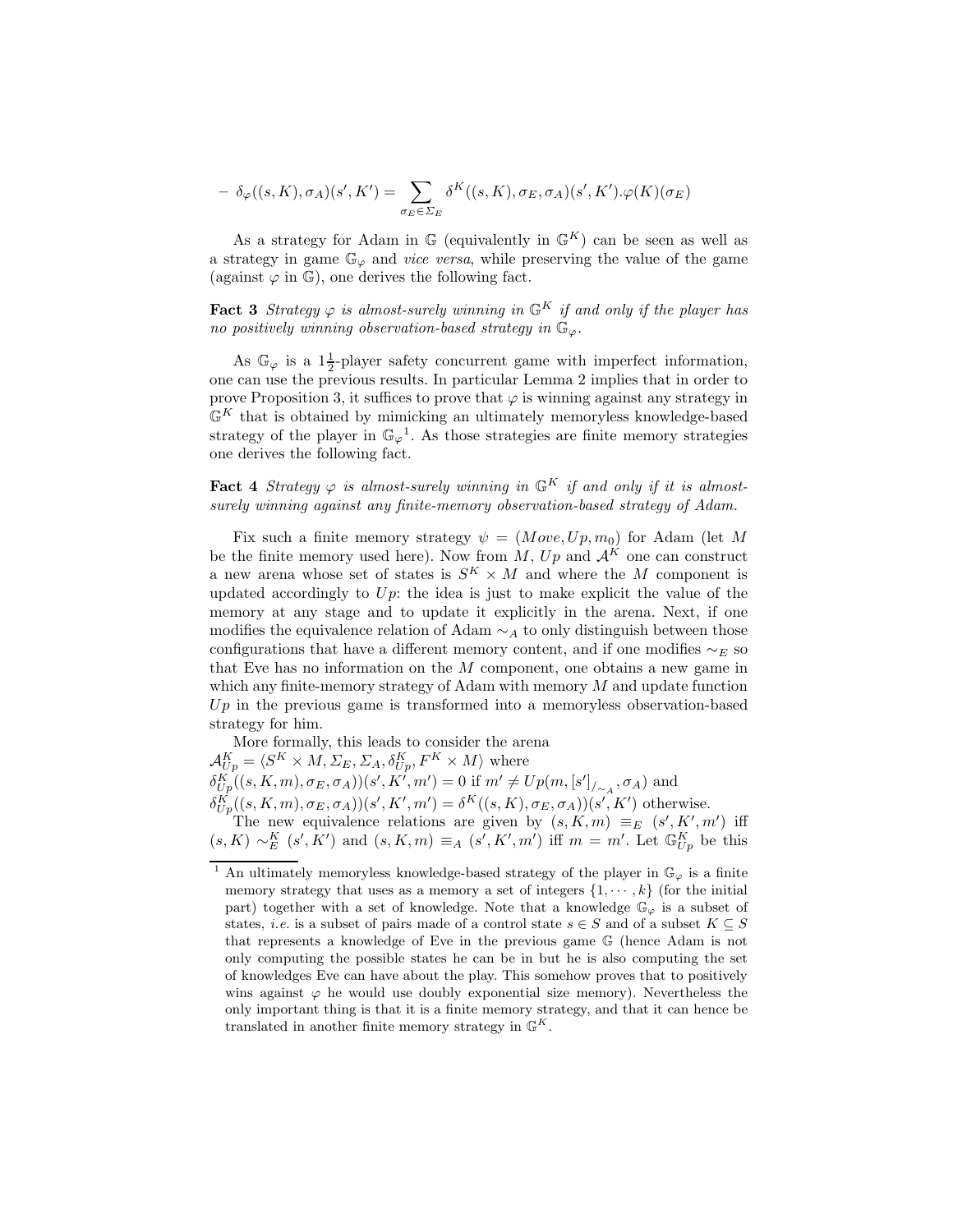new game. Any strategy for Eve in  $\mathbb{G}^K$  can be seen as a strategy in  $\mathbb{G}_{Up}^K$  and vice versa.

Hence from now on we may only work in  $\mathbb{G}_{Up}^K$  and assume that  $\psi$  is a memoryless knowledge-based strategy for Adam and our goal is to prove that  $\varphi$  almostsurely wins against  $\psi$  from any configuration in  $\{(s, K, m_0) \mid K \in \mathcal{K}^{\text{AS}} \text{ and } s \in$ K}. Actually, one will prove a slightly stronger result, namely that  $\varphi$  almostsurely wins against  $\psi$  from any configuration in  $\{(s, K, m) \mid m \in M, K \in$  $\mathcal{K}$ <sup>AS</sup> and  $s \in K$ }

We will first define an increasing sequence of subsets of almost-surely winning positions for Eve in  $\mathbb{G}_{Up}^K$  and later we will prove that its limit is the set of all positions with a knowledge in  $K^{AS}$  and that  $\varphi$  is actually an almost-surely winning strategy from those positions. For some configuration  $(s, K, m)$  and some action  $\sigma_E \in \Sigma_E$  and some distribution of actions d in  $\mathcal{D}(\Sigma_A)$ , we define Post<sub> $\sigma_E$ ,d</sub>((s, K, m)) as the set of all possible next states when Eve plays  $\sigma_E$  and Adam picks an action according to  $d$  from  $(s, K, m)$ :

$$
Post_{\sigma_{E},d}((s,K,m)) = \{ (s', K', m') \mid \exists \sigma_A \text{ s.t. } d(\sigma_A) > 0
$$
  
and  $\delta^K((s, K, m), \sigma_E, \sigma_A)((s', K', m')) > 0 \}$ 

Consider the following increasing sequence  $(Rank_i)_{i\geq 0}$ :  $Rank_0 = 2^{F^K} \times M$  consists of trivially winning positions and

$$
Rank_{i+1} = Rank_i \cup \{(s, K, m) \mid K \in \mathcal{K}^{AS}
$$
  
and  $\exists \sigma_E \in \text{Allow}(K) \text{ s.t. } Post_{\sigma_E, Move(m)}(s, K, m) \cap Rank_i \neq \emptyset\}$ 

Let us denote by Rank<sup>\*</sup> the limit of the sequence  $(Rank_i)_{i\geq 0}$ . We claim that Rank<sup>\*</sup> = {(s, K, m) | K ∈ K<sup>AS</sup>} and that  $\varphi$  is an almost-surely winning strategy for Eve from those positions when Adam plays accordingly to  $\psi$ .

The inclusion Rank<sup>\*</sup>  $\subseteq$  {(s, K, m) | K  $\in$  K<sup>AS</sup>} is forced by the definition of Rank<sup>\*</sup>. The fact that  $\varphi$  is an almost-surely winning strategy for Eve from positions in Rank<sup>\*</sup> when Adam plays accordingly to  $\psi$  is a simple consequence of how  $(Rank_i)_{i>0}$  is defined and of Borel-Cantelli Lemma. Indeed from any configuration in Rank<sup>i</sup> , there is a non null probability to reach a final state in the next i moves while playing  $\varphi$  against  $\psi$  and moreover the play surely stays inside Rank<sup>\*</sup> while playing  $\varphi$  against  $\psi$  (at least until some final state is visited): hence the probability, that a play starting from Rank<sup>\*</sup>, in which Eve follows  $\varphi$ and Adam follows  $\psi$ , to never reach  $F^K \times M$  is null.

In order to prove the other inclusion, we let  $X = \{(s, K, m) | K \in \mathcal{K}^{AS}\}\$ Rank<sup>\*</sup> and assume by contradiction that  $X \neq \emptyset$ . By definition, for any element  $(s, K, m) \in X$  we have that  $\forall \sigma_E \in \text{Allow}(K), \text{Post}_{\sigma_E, \text{Move}(m)}(s, K, m) \subseteq X$ . This means in particular that following  $\varphi$  from such a configuration, and if Adam plays accordingly to  $\psi$ , then Eve surely looses as the play surely stays in X and  $X \cap 2^{F^K} \times M = \emptyset$ . Now we claim that the same holds if one replaces  $\varphi$  by any almost-surely winning strategy for Eve, leading to a contradiction. Indeed consider an almost-surely winning strategy  $\varphi^{AS}$  for Eve. Then we claim the following fact.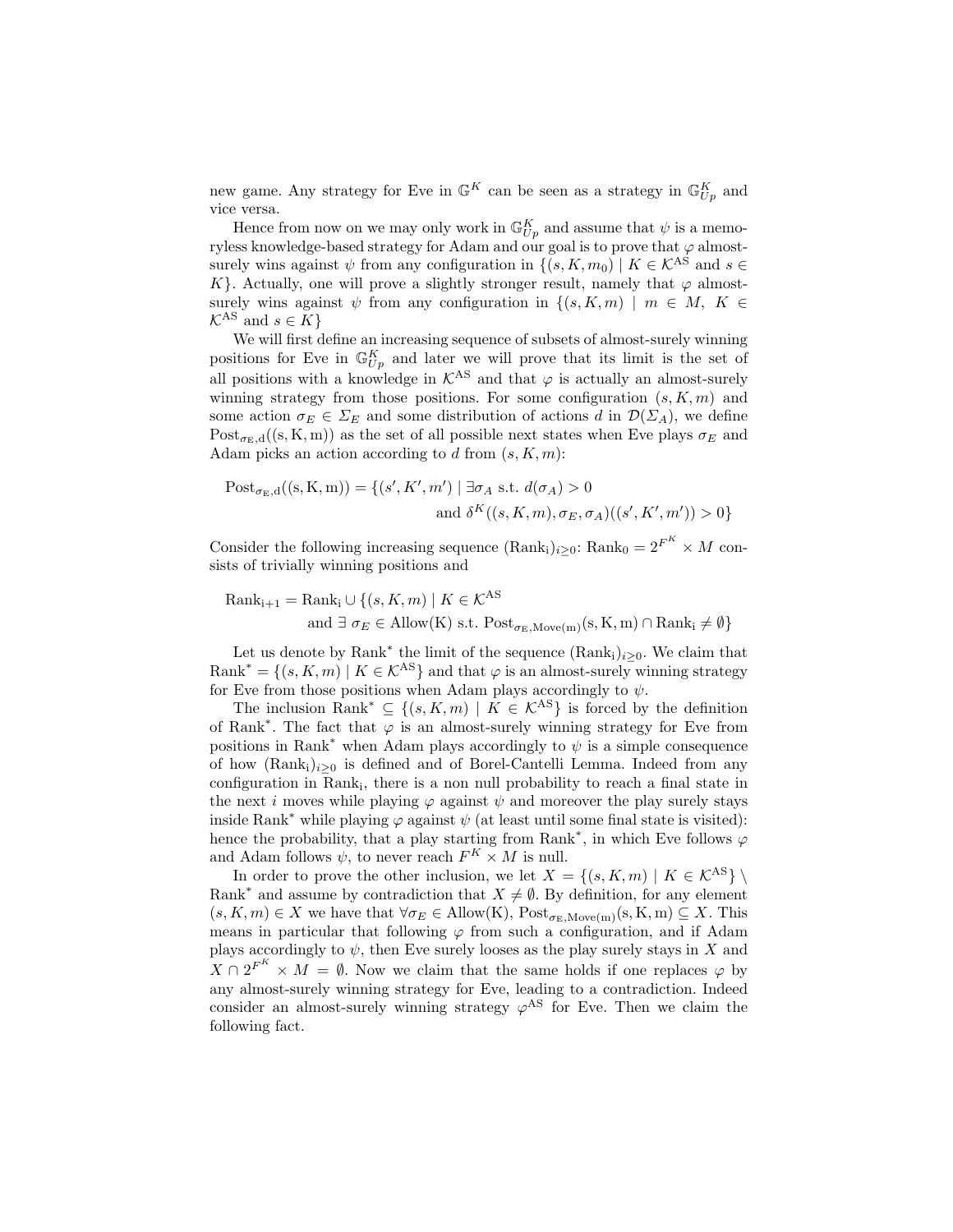Fact 5 Let  $\lambda$  be a partial play consisting only of configurations in X. Assume that, for some strategy  $\psi'$  of Adam,  $\lambda$  is a possible partial play accordingly to both  $\varphi^{\rm AS}$  and  $\psi'$  (more formally,  $Pr_{(s,K,m)}^{\varphi,\psi'}(cone(\lambda)) > 0$  where  $(s,K,m)$  denotes the initial configuration of  $\lambda$ ). Then for any action  $\sigma_E \in \Sigma_E$ , one has  $\varphi^{\text{AS}}(\lambda)(\sigma_E) > 0$  only if  $\sigma_E \in \text{Allow}(K')$  where K' denotes Eve's knowledge in the last configuration of  $\lambda$ .

*Proof.* The proof is by contradiction. Consider some  $\lambda$ ,  $\varphi^{AS}$ ,  $\psi$ ,  $\sigma_E$  violating the property. Then one can find an equivalent play  $\lambda' \sim_E \lambda$  such that  $\lambda'$  ends in a configuration  $(s', K', m')$  and there is an action  $\sigma_A \in \Sigma_A$  such that  $\delta^K((s', K', m'), \sigma_E, \sigma_A)((s'', K'', m'')) > 0$  for some  $K'' \notin \mathcal{K}^{AS}$  (existence of  $\lambda'$ follows by the construction of the knowledge arena). Now consider the strategy of Adam that first mimics  $\psi$  and then after  $|\lambda'|$  moves plays  $\sigma_A$  and then plays accordingly to a strategy ensuring from  $(s'', K'', m'')$  that Eve's does not surely wins (such a strategy exists as  $K'' \notin \mathcal{K}^{AS}$ ): then against this strategy  $\varphi^{AS}$  is not almost-surely winning, leading a contradiction  $\Box_{[Fact 5]}$ 

Now one is ready to conclude. Assume Adam plays accordingly to  $\psi$  and Eve plays accordingly to some almost-surely winning strategy  $\varphi^{AS}$ . Then it follows from Fact 5 and definition of  $X$  that a play starting in  $X$  stays forever in  $X$ , hence never visits  $F^K \times M$  and contradicting the hypothesis that  $\varphi^{AS}$  is almostsurely winning. Therefore  $X = \emptyset$ , which concludes the proof of Proposition 3. □

Now one can prove Theorem 1. First Eve almost-surely wins in G if and only if she almost-surely wins in  $\mathbb{G}^K$  if and only if  $\{s_0\} \in \mathcal{K}^{\mathsf{AS}}$ , *i.e.* (using Proposition 3) if and only if Eve has a knowledge-only uniform strategy in  $\mathbb{G}^K$ . Now, to decide whether Eve almost-surely wins in G, it suffices to check, for any possible knowledge-only uniform strategy  $\varphi$  for her, whether it is almost-surely winning. Once  $\varphi$  is fixed, it leads, from Adam's point of view, to a  $1\frac{1}{2}$ -player safety game  $\mathbb{G}_{\varphi}$  where the player positively wins if and only if  $\varphi$  is not almost-surely winning. Hence Lemma 1 implies that deciding whether  $\varphi$  is almost-surely winning can be done in time exponential in the size of  $\mathbb{G}_{\varphi}$ , which itself is of exponential size in  $|S|$ . Hence deciding whether a knowledge-only uniform strategy for Eve is winning can be done in doubly exponential time (in the size of  $|S|$ ). The set of knowledge-only uniform strategies for Eve is finite and its size is doubly exponential in the size of the game. Hence the overall procedure, that tests every possible such strategies, requires doubly exponential time. As effectivity is immediate, this concludes the proof of Theorem 1.

#### 4.3 Complexity Lower Bound

The naive underlying algorithm of Theorem 1 turns out to be optimal.

**Theorem 2.** Deciding whether Eve almost-surely wins a concurrent game with imperfect information is a 2-ExpTime-complete problem.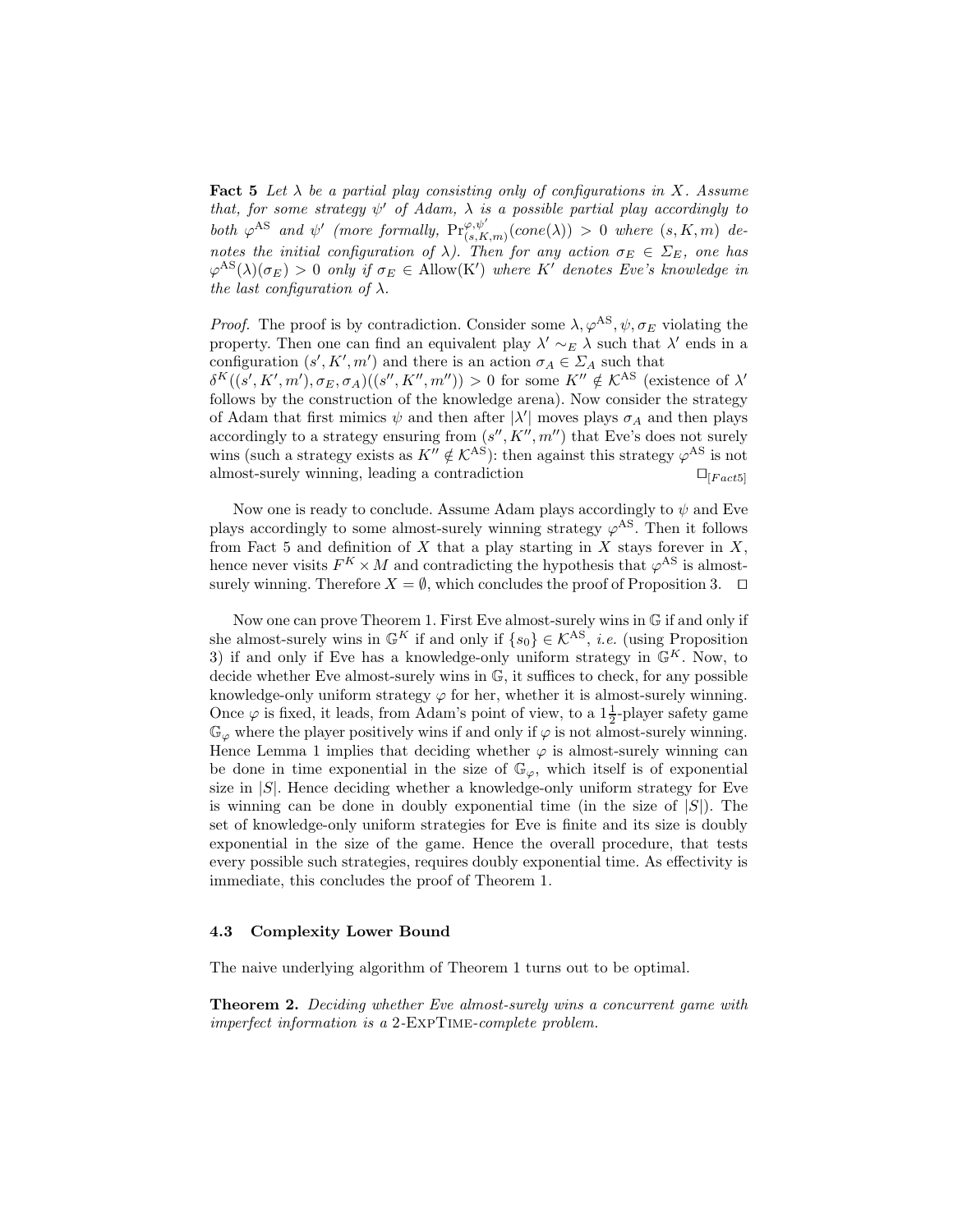*Proof (sketch)*. The proof is a generalisation of a similar result given in  $[8]$  showing ExpTime-hardness of concurrent games only one player is imperfectly informed. The idea is to simulate an alternating exponential space Turing machine (without input). We design a game where the players describe the run of such a machine: transitions from existential (resp. universal) states are chosen by Eve (resp. Adam) and Adam is also in charge of describing the successive configurations of the machine. To prevent him from cheating, Eve can secretly mark a cell of the tape, and latter check whether it was correctly updated (if not she wins). As she cannot store the exact index of the cell (it is of exponential size), she could cheat in the previous phase: hence Adam secretly marks some bit and one recall the value of the corresponding bit of the index of the marked cell: this bit is checked when Eve claims that Adam cheated (if it is wrong then she is loosing). Eve also wins if the described run is accepting. Eve can also restart the computation whenever she wants (this is useful when she cannot prove that Adam cheated): hence if the machine accepts the only option for Adam is to cheat, and Eve will eventually catch him with probability one. Now if the machine does not accept, the only option for Eve is to cheat, but it will be detected with positive probability. □

### 5 Büchi Objectives

We now consider the problem of deciding whether Eve almost-surely wins a Büchi game and establish the following result.

Theorem 3. For any Büchi concurrent game with imperfect information, one can decide, in doubly exponential time, whether Eve has an almost-surely winning strategy. If Eve has such a strategy then she has a knowledge-based uniform memoryless strategy, and such a strategy can be effectively constructed. The doubly exponential time complexity bound is optimal.

The results and techniques are similar to the one for reachability games. In particular, we need first to establish an intermediate result about positive winning in  $1\frac{1}{2}$ -player co-Büchi game with imperfect information.

# 5.1 Positively winning in  $1\frac{1}{2}$ -player co-Büchi game with imperfect information

We have the following lemma whose statement and proof are very similar to the one of Lemma 1 except that now the winning states are those connected by any kind of path to a surely winning state).

**Lemma 3.** Consider an  $1\frac{1}{2}$ -player co-Büchi game with imperfect information. Assume that the player has an observation-based strategy that is positively winning. Then she also has an observation-based finite memory strategy that is positively winning. Moreover, both the strategy and the set of positively winning states can be computed in time  $\mathcal{O}(2^{|S|})$ .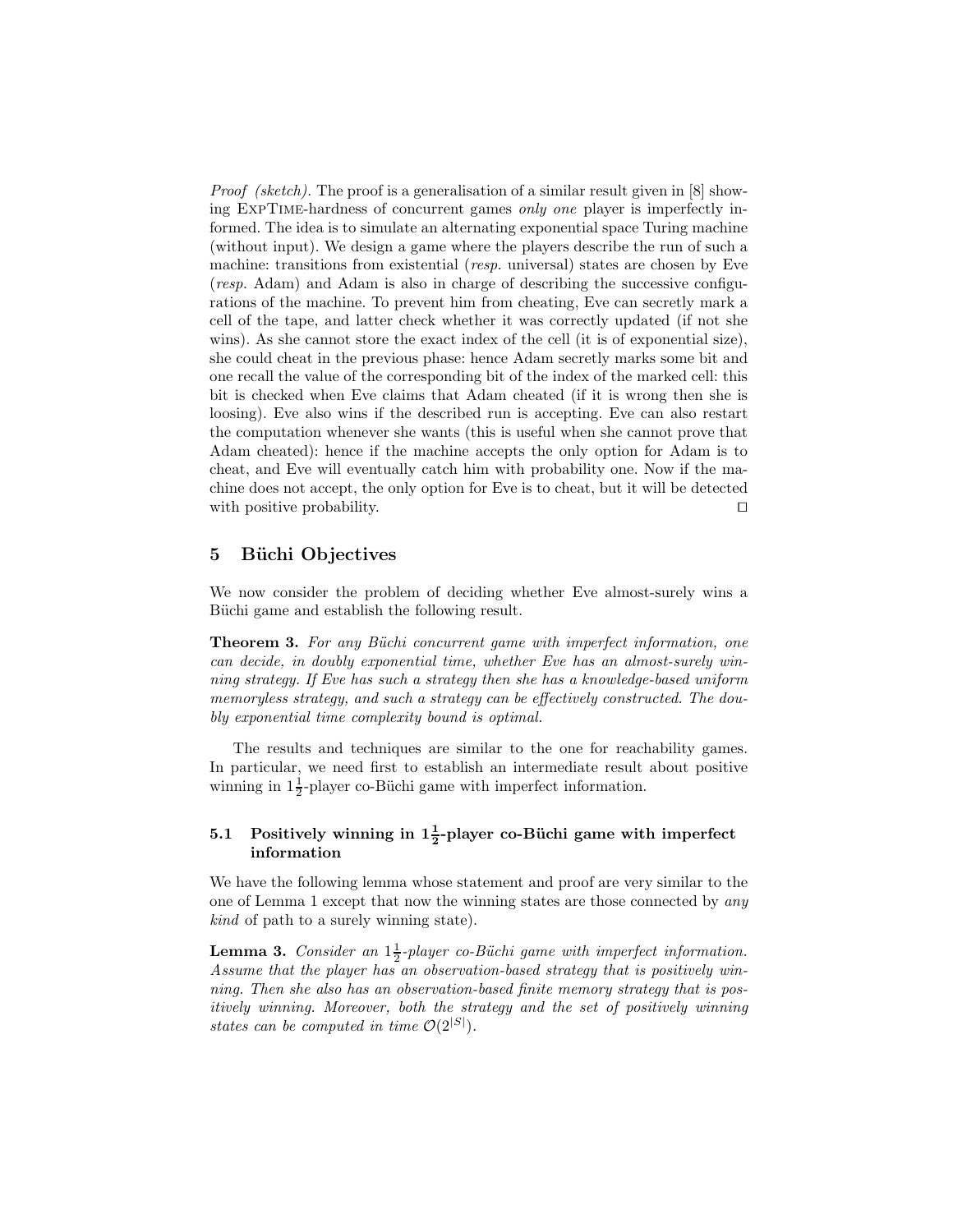Lemma 3 is a direct consequence of the following slightly more precise lemma.

**Lemma 4.** Consider an  $1\frac{1}{2}$ -player co-Büchi game with imperfect information. Assume that the player has an observation-based strategy that is positively winning. Then she also has an ultimately knowledge-based memoryless strategy that is positively winning. Moreover, both the strategy and the set of positively winning states can be computed in time  $\mathcal{O}(2^{|S|})$ .

*Proof.* Fix an arena  $A = \langle S, \Sigma, \delta \rangle$  together with a co-Büchi game  $\mathbb{G} = (A, \sim)$  $(s_0, F)$  (recall here that a play is winning if and only if it visits finitely often the set  $F$ ).

In the sequel we will be interested in computing the set  $S^{>0}$  of those states  $s \in S$  from which the player has an observation-based strategy that is positively winning.

The proof is very similar to the one of Lemma 2, and therefore we reuse the notations as well as intermediate results. Recall that to win a safety game with positive probability the player needs to reach a state from which she is sure not to visit a final state (those states were denoted  $S^{AS}$ ). In order to reach such a state, the player plays randomly on some fixed number of initial moves. Then she bets that she reached some good state  $s \in S^{AS}$  and plays as if it is the case and in such a way to surely win (actually the state s is guessed from the very beginning and is part of the strategy). As this second stage can be done mimicking a knowledge-based memoryless strategy, this leads to an ultimately knowledge-based memoryless strategy.

An important point is that the state s should be reached without visiting a final state in the meantime. If the game is equipped now with a co-Büchi objective, it no longer matter. This remark leads to the following definition. Consider the following (increasing and bounded) sequence:

$$
\begin{cases} \hat{W}_0 = S^{\text{AS}} \\ \hat{W}_{i+1} = \hat{W}_i \cup \{ s \in S \mid \exists \sigma \in \Sigma \text{ and } t \in \hat{W}_i \text{ s.t. } \delta(s, \sigma)(t) > 0 \} \end{cases}
$$

Let  $\hat{W}$  be the limit of the sequence  $(\hat{W}_i)_{i\geq 0}$ : it consists exactly of those states from which the player has a strategy ensuring her to reach, in at most  $|S|$  moves, a state in S AS with some positive probability. Also note that the corresponding strategy is the one that plays randomly (with equiprobability) any action in  $\Sigma$ . Hence the only difference between the set  $W$  and the set  $W$  defined in the proof of Lemma 2 is that one allows to have final states in the fixpoint definition of  $W$ .

The states in  $\hat{W}$  are actually those from which the player can wins the co-Büchi game with a positive probability.

# **Fact 6** The following equality holds:  $\hat{W} = S^{>0}$ .

*Proof.* The inclusion  $\hat{W} \subseteq S^{>0}$  is rather immediate: from some state  $s \in \hat{W}$ , the player should first play randomly on the first  $i$  rounds (where  $i$  is the smallest integer such that  $t \in \hat{W}_i$  in the previously defined sequence) and then play as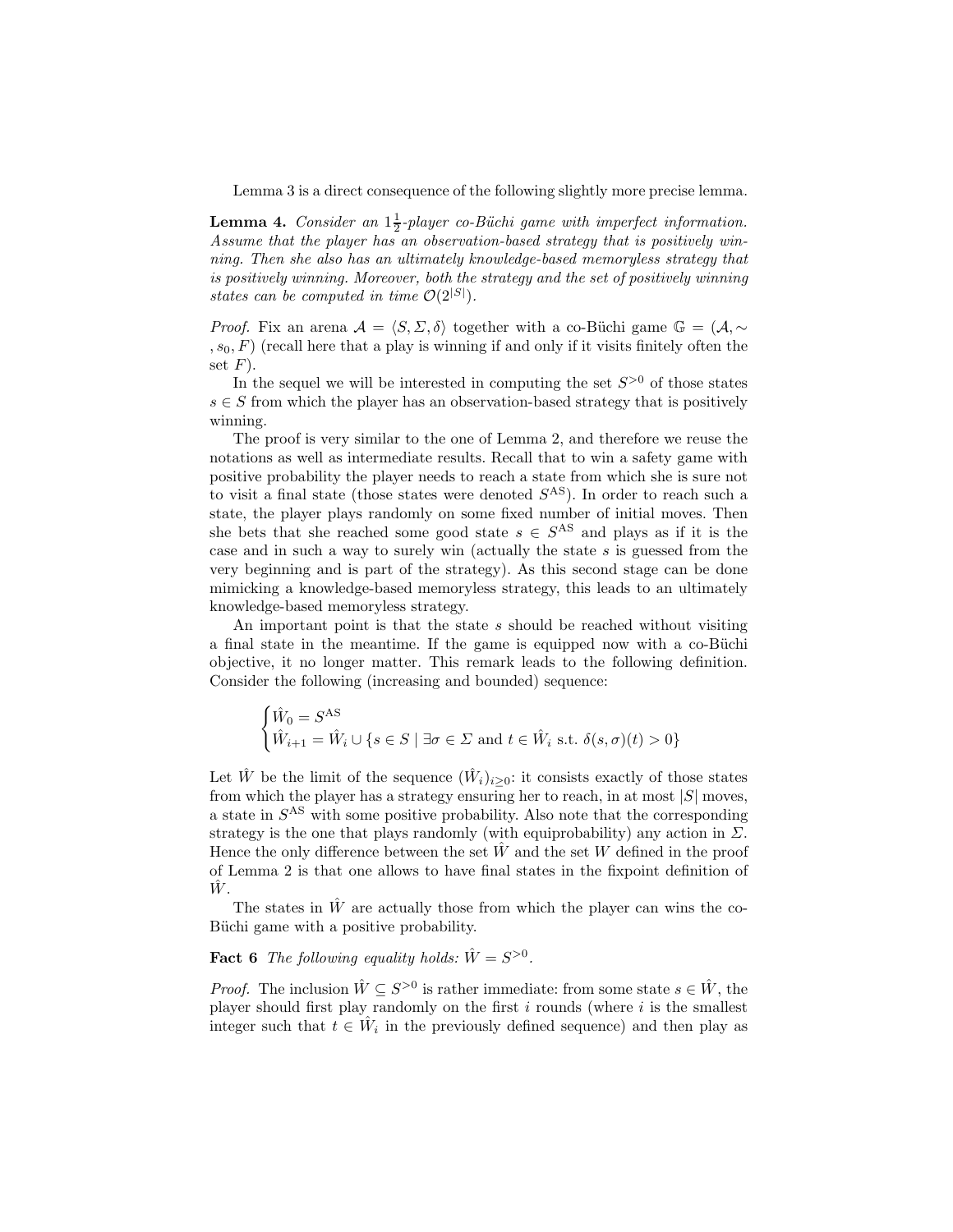if it was in some state  $t \in S^{AS}$  (where t is some reachable state from s in i moves accordingly to the definition of the sequence  $(\hat{W}_i)_{i\geq 0}$ ). This last step is done using an observation-based strategy that mimics the one coming with the construction of  $K^{AS}$ : the only trick here is that the player "reset" the knowledge to be  $\{t\}$ .

Consider now the converse inclusion:  $S^{>0} \subseteq \hat{W}$ . Let s be some state in  $S^{>0}$ and assume, by contradiction, that  $s \notin \hat{W}$ . In particular a play starting from s will never go through a state in  $S^{AS}$ . We claim that playing accordingly to some knowledge-based strategy is almost-surely loosing for the player: indeed, as a consequence of the definition of  $S^{AS}$  (and of  $\mathcal{K}^{AS}$ ), from a state  $t \notin S^{AS}$ , playing a knowledge-based strategy, the probability of visiting a final state in the next  $2^{|S|}$  moves is some  $\varepsilon > 0$ . Moreover such a play stays outside of  $S^{AS}$ forever. Hence, for any  $k > 0$ , using Borel-Cantelli Lemma, the probability of such a play to visit at most  $k$  final states is 0 hence implying that the probability of going finitely often through  $F$  is 0 too. This means that s is surely loosing for the player and contradicts the initial hypothesis of  $s \in S^{>0}$ . Hence,  $s \in \hat{W}$ which concludes the proof.  $\Box_{[Fact 6]}$ 

Now one can conclude the proof of Lemma 3: the existence of the ultimately knowledge-based memoryless strategy follows from Fact 2. Effectivity as well as complexity comes from the constructive way of defining  $\hat{W}$  (and other intermediate objects) by means of fixpoint computations.  $\Box_{[Lemma 3]}$ 

#### 5.2 Proof of Theorem 3

We now turn to the proof of Theorem 3. Again, the key idea is to prove that the strategy that plays randomly inside the almost-surely winning region is an almost-surely winning strategy.

For the rest of this section, we fix a concurrent game with imperfect information  $\mathbb{G} = (\mathcal{A}, \sim_E, \sim_A, s_0, \mathcal{O})$  equipped with a Büchi objective  $\mathcal{O}$ . We set  $\mathcal{A} = \langle S, \Sigma_E, \Sigma_A, \delta, F \rangle$ . We also consider  $\mathbb{G}^K = (\mathcal{A}^K, \sim_E^K, \sim_A^K, (s_0, \{s_0\}), \mathcal{O}^K)$  to be the corresponding knowledge game.

The proof follows the same line as the one to prove Theorem 1. The main idea is again to prove that the strategy that stay inside the configuration with an almost-surely winning knowledge is almost-surely winning.

Again, we let

 $\mathcal{K}^{\text{AS}} = \{ K \in 2^S \mid \exists \varphi_E \text{ knowledge-based strategy for Eve s.t. } \varphi_E \text{ is }$ almost-surely winning for Eve in  $\mathbb{G}^K$  from any  $(s, K)$  with  $s \in K$ }

be the set of equivalent classes (with respect to  $\sim_E^K$ ) made only by almost-surely winning states for Eve (note here that we require that the almost-surely winning strategy is the same for all configurations with the same knowledge). For every knowledge  $K \in \mathcal{K}^{AS}$  we define

$$
\text{Allow}(K) = \{ \sigma_E \in \Sigma_E \mid \forall s \in K, \forall \sigma_A \in \Sigma_A,
$$

$$
\delta^K((s, K), \sigma_E, \sigma_A)((s', K)) > 0 \Rightarrow K' \in \mathcal{K}^{\text{AS}} \}
$$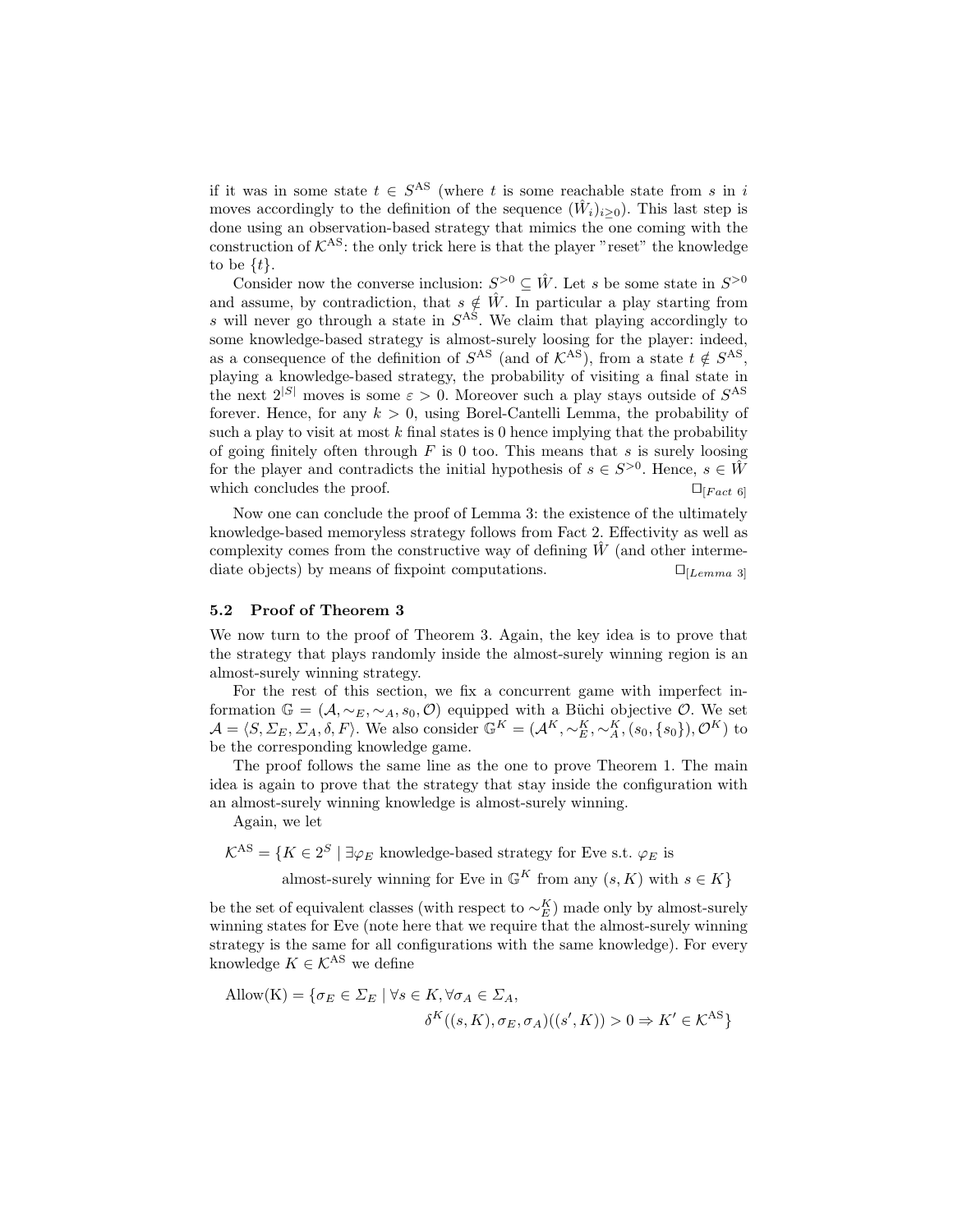We then get a result similar to Proposition 2 (the proof is exactly the same as the one of Proposition 2).

**Proposition 4.** For every knowledge  $K_E \in \mathcal{K}_E^{AS}$ , Allow $(K_E) \neq \emptyset$ .

Again, we define now a knowledge-based uniform memoryless strategy  $\varphi$  for Eve on  $K \in \mathcal{K}^{AS}$  by letting

$$
\varphi(K)(\sigma_E) = \begin{cases} \frac{1}{|\text{Allow}(K)|} & \text{if } \sigma_E \in \text{Allow}(K) \\ 0 & \text{otherwise} \end{cases}
$$

The next proposition shows that  $\varphi$  is almost-surely winning for Eve.

**Proposition 5.** The strategy  $\varphi$  is almost-surely winning for Eve from states whose Eve's knowledge is in  $\mathcal{K}_E^{\text{AS}}$ .

*Proof.* In order to prove that  $\varphi$  is almost-surely winning one needs to show that it is almost-surely winning against *any* observation-based strategy  $\varphi_A$  of Adam, *i.e.*  $\Pr_{(s_0,\{s_0\})}^{\varphi,\varphi_A}(\mathcal{O})=1$ . Again, as in the reachability case, once  $\varphi$  is fixed, and as it is a knowledge-based memoryless strategy, it induces a  $1\frac{1}{2}$  player co-Büchi game denoted  $\mathbb{G}_{\varphi}$  and defined exactly as in the proof of Proposition 3.

As a strategy for Adam in  $\mathbb{G}$  (equivalently in  $\mathbb{G}^K$ ) can be seen as well as a strategy in game  $\mathbb{G}_{\varphi}$  and *vice versa*, while preserving the value of the game (against  $\varphi$  in  $\mathbb{G}$ ), one derives the following fact.

**Fact 7** Strategy  $\varphi$  is almost-surely winning in  $\mathbb{G}^K$  if and only if the player has no positively winning observation-based strategy in the co-Buchi  $\mathbb{G}_{\varphi}$ .

As  $\mathbb{G}_{\varphi}$  is a  $1\frac{1}{2}$ -player co-Büchi concurrent game with imperfect information, one can use Lemma 4 to conclude that, in order to prove Proposition 3, it suffices to prove that  $\varphi$  is winning against any *finite-memory* observation-based strategy of Adam in  $\mathbb{G}^K$ .

**Fact 8** Strategy  $\varphi$  is almost-surely winning in  $\mathbb{G}^K$  if and only if it is almostsurely winning against any finite-memory observation-based strategy of Adam.

Fix such a finite memory strategy  $\psi = (Move, Up, m_0)$  for Adam (let M be the finite memory used here). As in the proof of Proposition 3 it leads to define a new game  $\mathbb{G}_{Up}^{K}$  (we keep here the same notations / definitions). Again, we may assume that  $\psi$  is a memoryless knowledge-based strategy for Adam and our goal is to prove that  $\varphi$  almost-surely wins against  $\psi$  from any configuration in  ${(s, K, m_0) \mid K \in \mathcal{K}^{AS} \text{ and } s \in K}$ . Actually, one will prove a slightly stronger result, namely that  $\varphi$  almost-surely wins against  $\psi$  from any configuration in  $\{(s, K, m) \mid m \in M, K \in \mathcal{K}^{AS} \text{ and } s \in K\}.$ 

We will first define an increasing sequence of subsets of almost-surely winning positions for Eve in  $\mathbb{G}_{Up}^K$  and later we will prove that its limit is the set of all positions with a knowledge in  $K^{AS}$  and that  $\varphi$  is actually an almost-surely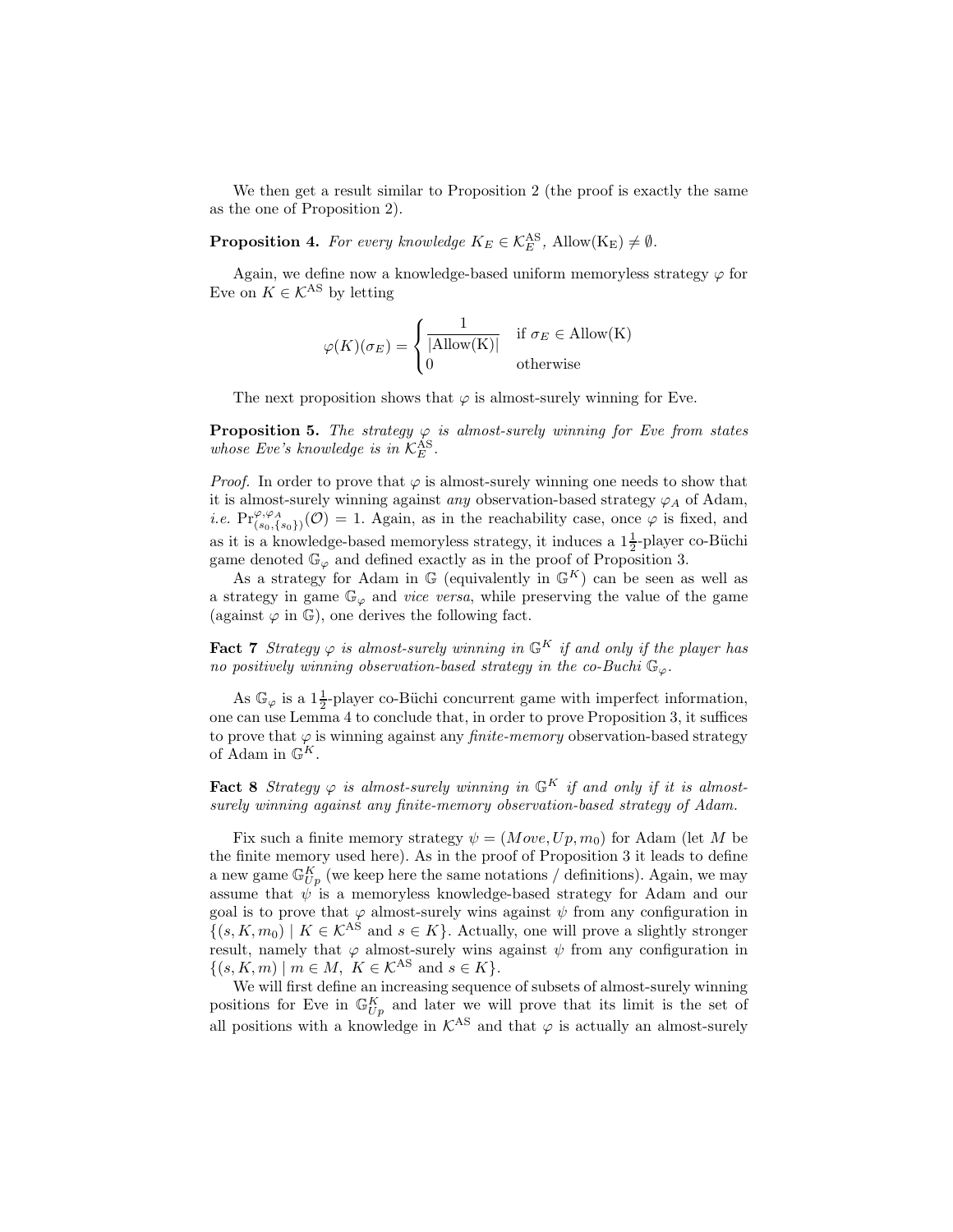winning strategy from those positions. For some configuration  $(s, K, m)$  and some action  $\sigma_E \in \Sigma_E$  and some distribution of actions d in  $\mathcal{D}(\Sigma_A)$ , we define Post<sub> $\sigma_E$ ,d</sub>((s, K, m)) as the set of all possible next states when Eve plays  $\sigma_E$  and Adam picks an action according to d from  $(s, K, m)$ :

$$
Post_{\sigma_{E},d}((s,K,m)) = \{ (s', K', m') \mid \exists \sigma_A \text{ s.t. } d(\sigma_A) > 0
$$
  
and  $\delta^K((s, K, m), \sigma_E, \sigma_A)((s', K', m')) > 0 \}$ 

Consider the following increasing sequence  $(Rank_i)_{i\geq 0}$ :  $Rank_0 = (2^{F^K} \cap K^{AS}) \times M$ consists of trivially winning positions and

$$
Rank_{i+1} = Rank_i \cup \{(s, K, m) \mid K \in \mathcal{K}^{AS}
$$
  
and  $\exists \sigma_E \in \text{Allow}(K) \text{ s.t. } Post_{\sigma_E, Move(m)}(s, K, m) \cap Rank_i \neq \emptyset\}$ 

Let us denote by Rank<sup>\*</sup> the limit of the sequence  $(Rank_i)_{i\geq 0}$ . We claim that  $Rank^* = \{(s, K, m) | K \in \mathcal{K}^{AS}\}\$ and that  $\varphi$  is an almost-surely winning strategy for Eve from those positions when Adam plays accordingly to  $\psi$ .

The inclusion Rank<sup>\*</sup>  $\subseteq$  {(s, K, m) | K  $\in$  K<sup>AS</sup>} is forced by the definition of Rank<sup>\*</sup>. The fact that  $\varphi$  is an almost-surely winning strategy for Eve from positions in Rank<sup>\*</sup> when Adam plays accordingly to  $\psi$  is a simple consequence of how  $(Rank<sub>i</sub>)<sub>i>0</sub>$  is defined and of Borel-Cantelli Lemma. Indeed from any configuration in Rank<sup>i</sup> , there is a non null probability to reach a final state in the next i moves while playing  $\varphi$  against  $\psi$  and moreover the play surely stay inside Rank<sup>\*</sup> while playing  $\varphi$  against  $\psi$ : hence for any  $k \geq 0$ , the probability, that a play starting from Rank<sup>\*</sup>, in which Eve follows  $\varphi$  and Adam follows  $\psi$ , visits at most  $k$  time a final configuration is null. Therefore the probability of going infinitely often through a final state is 1, meaning that  $\varphi$  is almost-surely winning in Rank<sup>\*</sup>.

In order to prove the other inclusion, we let  $X = \{(s, K, m) | K \in \mathcal{K}^{AS}\}\$ Rank<sup>\*</sup> and assume by contradiction that  $X \neq \emptyset$ . By definition, for any element  $(s, K, m) \in X$  we have that  $\forall \sigma_E \in \text{Allow}(K)$ ,  $\text{Post}_{\sigma_E, \text{Move}(m)}(s, K, m) \subseteq X$ . This means in particular that following  $\varphi$  from such a configuration, and if Adam plays accordingly to  $\psi$ , then Eve surely looses as the play surely stay in X and  $X \cap 2^{F^K} \times M = \emptyset$ . Now we claim that the same holds if one replaces  $\varphi$  by any almost-surely winning strategy for Eve, leading to a contradiction. Indeed consider an almost-surely winning strategy  $\varphi^{AS}$  for Eve. Then we have the following fact (whose proof is omitted as it is exactly the same as the one of Fact 5).

**Fact 9** Let  $\lambda$  be a partial play consisting only of configurations in X. Assume that, for some strategy  $\psi'$  of Adam,  $\lambda$  is a possible partial play accordingly to both  $\varphi^{\rm AS}$  and  $\psi'$  (more formally,  $Pr_{(s,K,m)}^{(\varphi,\psi')}(\text{cone}(\lambda)) > 0$  where  $(s,K,m)$  denotes the initial configuration of  $\lambda$ ). Then for any action  $\sigma_E \in \Sigma_E$ , one has  $\varphi^{\text{AS}}(\lambda)(\sigma_E) >$ 0 if and only if  $\sigma_E \in$  Allow(K') where K' denotes Eve's knowledge in the last configuration of  $\lambda$ .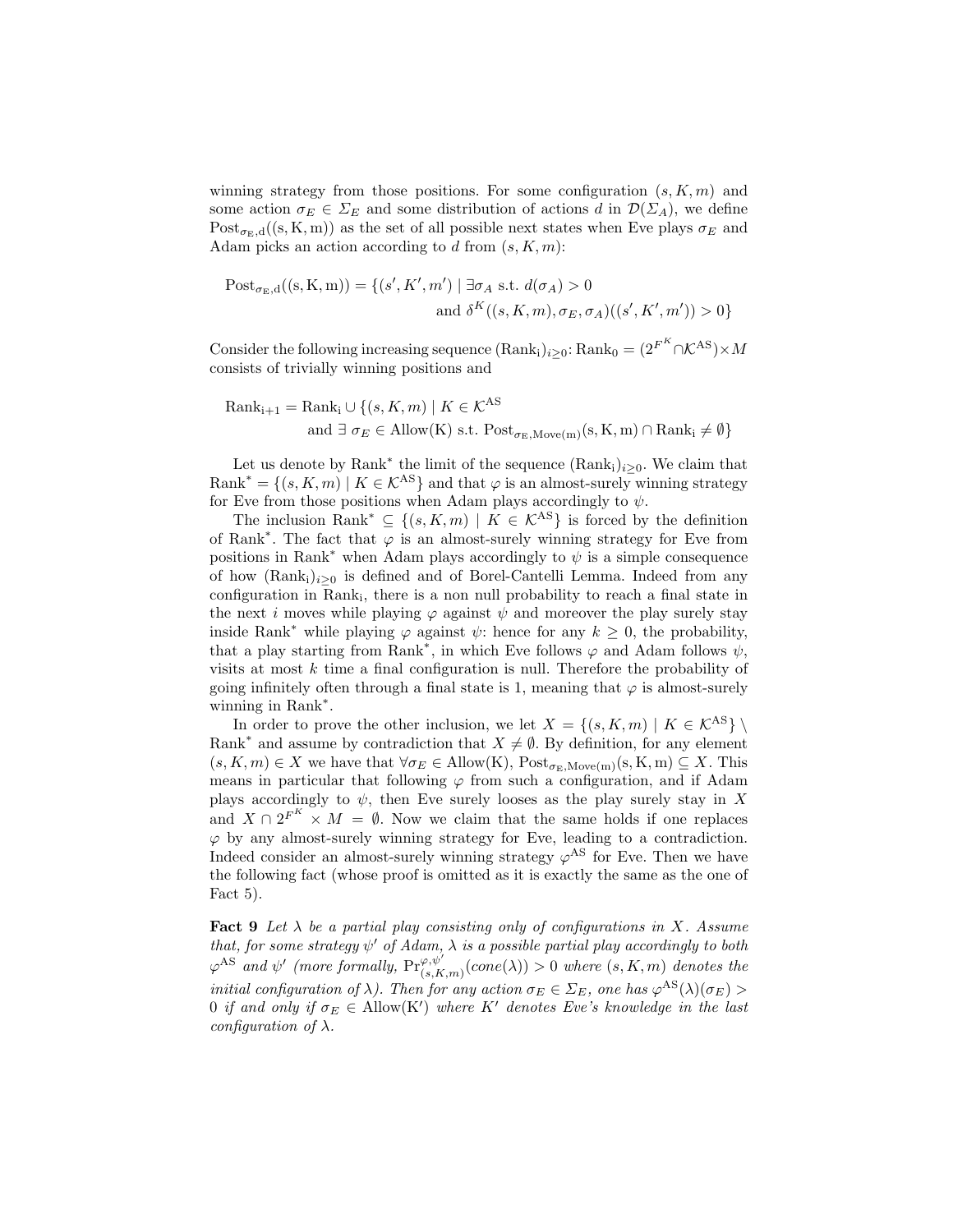Now one is ready to conclude. Assume Adam plays accordingly to  $\psi$  and Eve plays accordingly to some almost-surely winning strategy  $\varphi^{AS}$ . Then it follows from Fact 9 and definition of  $X$  that a play starting in  $X$  stays forever in  $X$ , hence never visits  $F^K \times M$  and contradicting the hypothesis that  $\varphi^{AS}$  is almostsurely winning. Therefore  $X = \emptyset$ , which concludes the proof of Proposition 5 □

Now one concludes the proof of Theorem 3 exactly as for the proof of Theorem 1. The 2-ExpTime hardness lower bound follows from the fact that it already holds for reachbility objective (Theorem 2).

#### 6 Discussion

The main contribution of this paper is to prove that one can decide whether Eve has an almost-surely winning strategy in a concurrent game with imperfect information equipped with a reachability objective or a Büchi objective.

A natural question is whether this result holds for other objectives, in particular for co-Büchi objectives. In a recent work  $[3]$ , Baier *et al.* established undecidability of the emptiness problem for probabilistic Büchi automata on infinite words. Such an automaton can be simulated by a  $1\frac{1}{2}$ -player imperfect information game: the states of the game are the one of the automaton, they are all equivalent for the player, and therefore an observation based strategy is an infinite word. Hence a pure  $(i.e.$  non-randomised) strategy in such a game coincide with an input word for the automaton. From this fact, Baier et al. derived that it is undecidable whether, in a  $1\frac{1}{2}$ -player co-Büchi game with imperfect information, Eve has an almost-surely winning pure strategy.

One can also consider the stochastic-free version of this problem (an arena is deterministic iff  $\delta(q, \sigma_E, \sigma_A)(q') \in \{0, 1\}$  for all  $q, q', \sigma_E, \sigma_A)$  and investigate whether one can decide if Eve has an almost-surely winning strategy in a *deter*ministic game equipped with a co-Büchi objective. We believe that the  $1\frac{1}{2}$ -player setting can be reduced to this new one, hence allowing to transfer undecidability results [15]. An even weaker model to consider is the stochastic-free model in which Adam has perfect information about the play [8].

It may happen that Eve has no almost-surely winning strategy while having a family  $(\varphi_{\varepsilon})_{0\leq \varepsilon\leq 1}$  of strategies such that  $\varphi_{\varepsilon}$  ensures to win with probability at least  $1 - \varepsilon$ . Such a family is called **limit-surely winning**. Deciding existence of such families is a very challenging problem: indeed, in many practical situations, it is satisfying enough if one can control the risk of failing. Even if those questions have been solved for perfect information games [1], as far as we know, there has not been yet any result obtained in the imperfect information setting.

Even if the algorithms provided in this paper are "optimal", they are rather naive (checking all strategies for Eve may cost a lot in practice). Hence, one should look for fixpoint-based algorithms as the one studied in [8]: it would be of great help for a symbolic implementation, and it could also be a useful step toward a solution of the problem of finding limit-surely winning strategies. Note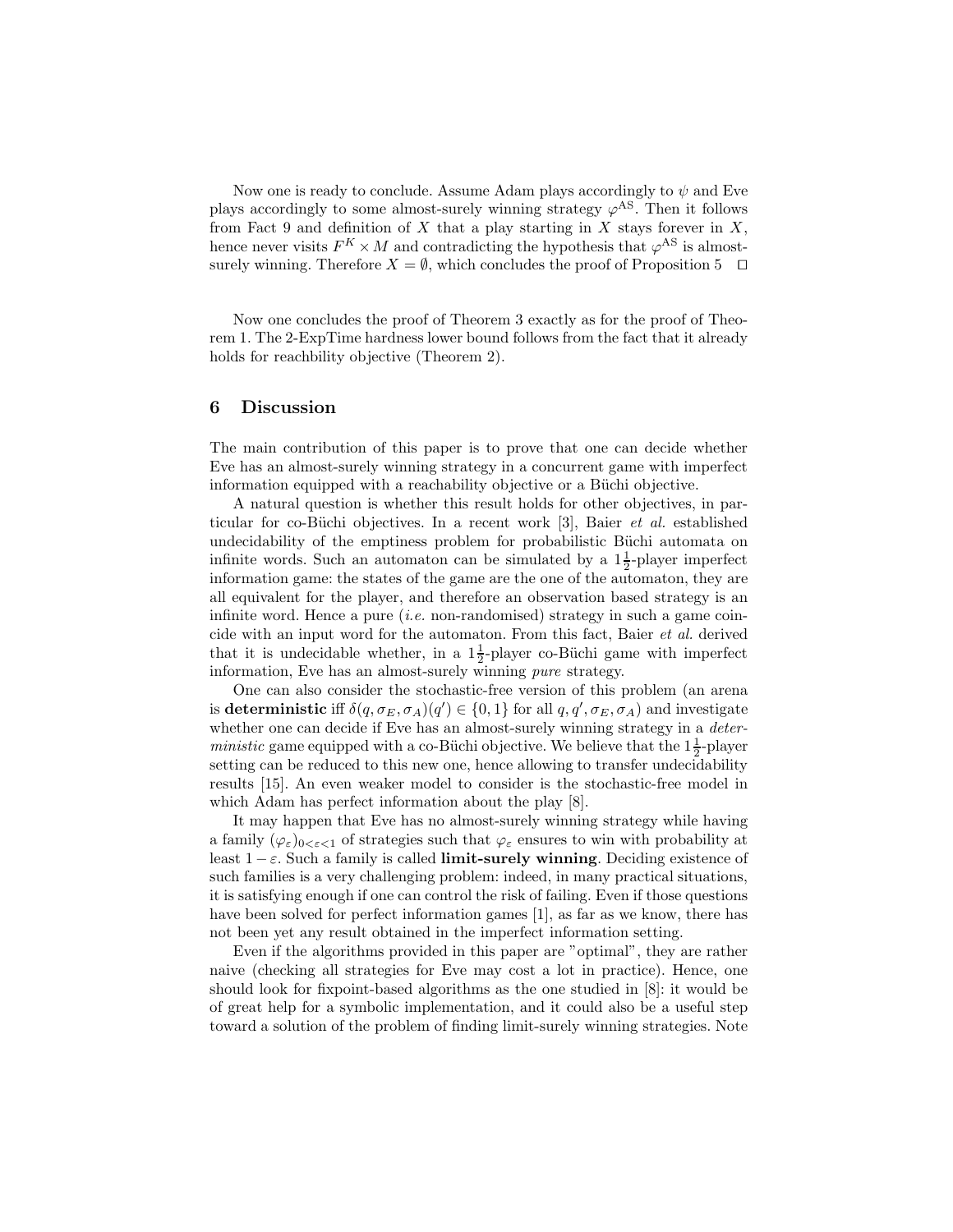that there are already efficient techniques and tools for finding sure winning strategies in subclasses of concurrent games with imperfect information [6, 5].

Acknowledgements. The authors want to warmly thank Krishnendu Chatterjee and Laurent Doyen for pointing out an important mistake in a previous version of this work originally published in ICALP'09 [14]. Indeed, in this previous work we additionally assumed that the players did not observe the actions they played and we proposed a variation of the constructions for this richer setting. It turned out that the constructions were wrong. We refer to [9] for more insight on this point as well as for an answer to this more general problem.

### References

- 1. L. de Alfaro and T.A. Henzinger. Concurrent omega-regular games. In *Proceedings of LICS'00*, pages 141–154, 2000.
- 2. L. de Alfaro, T.A. Henzinger, and O. Kupferman. Concurrent reachability games. *Theoretical Computer Science*, 386(3):188–217, 2007.
- 3. C. Baier, N. Bertrand, and M. Größer. On decision problems for probabilistic büchi automata. In *Proceedings of FoSSaCS 2008*, volume 4962 of *LNCS*, pages 287–301. Springer, 2008.
- 4. N. Bertrand, B. Genest, and H. Gimbert. Qualitative Determinacy and Decidability of Stochastic Games with Signals. In *Proceedings of LICS 2009*, pages 319–328. IEEE, 2009.
- 5. D. Berwanger, K. Chatterjee, M. De Wulf, L. Doyen, and T.A. Henzinger. Alpaga: A tool for solving parity games with imperfect information. In *Proceedings of TACAS 2009*, volume 5505 of *LNCS*, pages 58-61. Springer, 2009.
- 6. D. Berwanger, K. Chatterjee, L. Doyen, T.A. Henzinger, and S. Raje. Strategy construction for parity games with imperfect information. In *Proceedings of CONCUR 2008*, volume 5201 of *LNCS*, pages 325–339. Springer, 2008.
- 7. K. Chatterjee. *Stochastic* ω*-Regular Games*. PhD thesis, University of California, 2007.
- 8. K. Chatterjee, L. Doyen, T.A. Henzinger, and J.-F. Raskin. Algorithms for omegaregular games with imperfect information. *Logical Methods in Computer Science*, 3(3), 2007.
- 9. K. Chatterjee, L. Doyen. Partial-Observation Stochastic Games: How to Win when Belief Fails. Preprint, http://arxiv.org/abs/1107.2141, July 2011.
- 10. F. Horn. Private communication. February 2009.
- 11. K. Chatterjee and T.A. Henzinger. Semiperfect-information games. In *Proceedings of FST&TCS 2005*, volume 3821 of *LNCS*, pages 1–18. Springer, 2005.
- 12. E. Grädel, W. Thomas, and Th. Wilke, editors. Automata, Logics, and Infinite *Games: A Guide to Current Research*, volume 2500 of *LNCS*. Springer, 2002.
- 13. Y. Gurevich and L. Harrington. Trees, automata, and games. In *Proceedings of STOC 1982*, pages 60–65, 1982.
- 14. V. Gripon and O. Serre. Qualitative Concurrent Games with Imperfect Information In *Proceedings of ICALP 2009*, volume 5556 of *LNCS*, pages 200–211. Springer, 2009.
- 15. F. Horn. Private communication. February 2009.
- 16. A. Paz. *Introduction to probabilistic automata*. Academic Press New York, 1971.